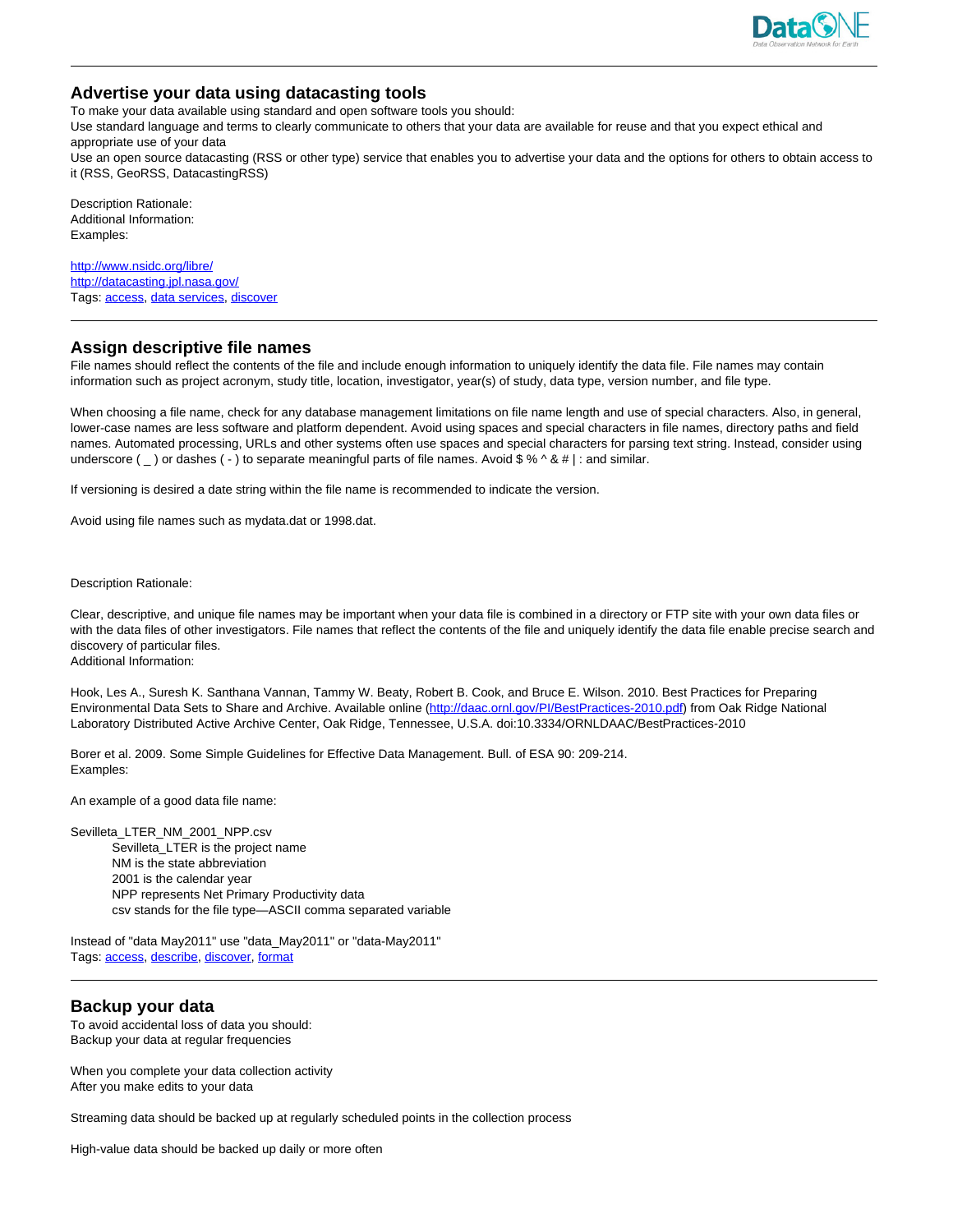

Automation simplifies frequent backups

Backup strategies (e.g., full, incremental, differential, etc…) should be optimized for the data collection process Create, at a minimum, 2 copies of your data Place one copy at an "off-site" and "trusted" location

Commercial storage facility Campus file-server Cloud fire-server (e.g., Amazon S3, Carbonite)

Use a reliable device when making backups

External USB drive (avoid the use of "light-weight" devices e.g., floppy disks, USB stick-drive; avoid network drives that are intermittently accessible) Managed network drive Managed cloud file-server (e.g., Amazon S3, Carbonite)

Ensure backup copies are identical to the original copy

Perform differential checks Perform "checksum" check

Document all procedures to ensure a successful recovery from a backup copy Description Rationale:

To avoid data loss, and to retain information held in earlier versions, it is valuable to back-up your data at frequent intervals and in multiple locations.

Additional Information:

http://en.wikipedia.org/wiki/Backup http://www.carbonite.com/ http://aws.amazon.com/s3/ http://en.wikipedia.org/wiki/Incremental\_backup Examples: Tags: access, disaster recovery, preserve

# **Choose and use standard terminology to enable discovery**

Terms and phrases that are used to represent categorical data values or for creating content in metadata records should reflect appropriate and accepted vocabularies in your community or institution. Methods used to identify and select the proper terminology include:

Identify the relevant descriptive terms used as categorical values in your community prior to start of the project (ex: standard terms describing soil horizons, plant taxonomy, sampling methodology or equipment, etc.)

Identify locations in metadata where standardized terminology should be used and sources for the terms. Terminology should reflect both data type/content and access methods.

Review existing thesauri, ontologies, and keyword lists for your use before making up a new terms. Potential sources include: Semantic Web for Earth and Environmental Terminology (SWEET), Planetary Ontologies, and NASA Global Change Master Directory (GCMD)

Enforce use of standard terminology in your workflow, including:

Use of lookup tables in data-entry forms Use of field-level constraints in databases (restrict data import to match accepted domain values) Use XML validation Do manual review

Publish metadata using Open Standards, for example:

z39.50 OGC Catalog Services for Web (CSW) Web Accessible Directory (WAD)

If you must use an unconventional or unique vocabulary, it should be identified in the metadata and fully defined in the data documentation (attribute name, values, and definitions). Description Rationale:

The consistent use of well-defined, referenced terminology in describing data products, their parameters, and access methods improves the ability to discover those products for specific uses and access via well-known methods. Determine if there are controlled vocabulary terms, scientific taxonomies, and ontologies used by your community, and use those when creating metadata for your dataset. Additional Information: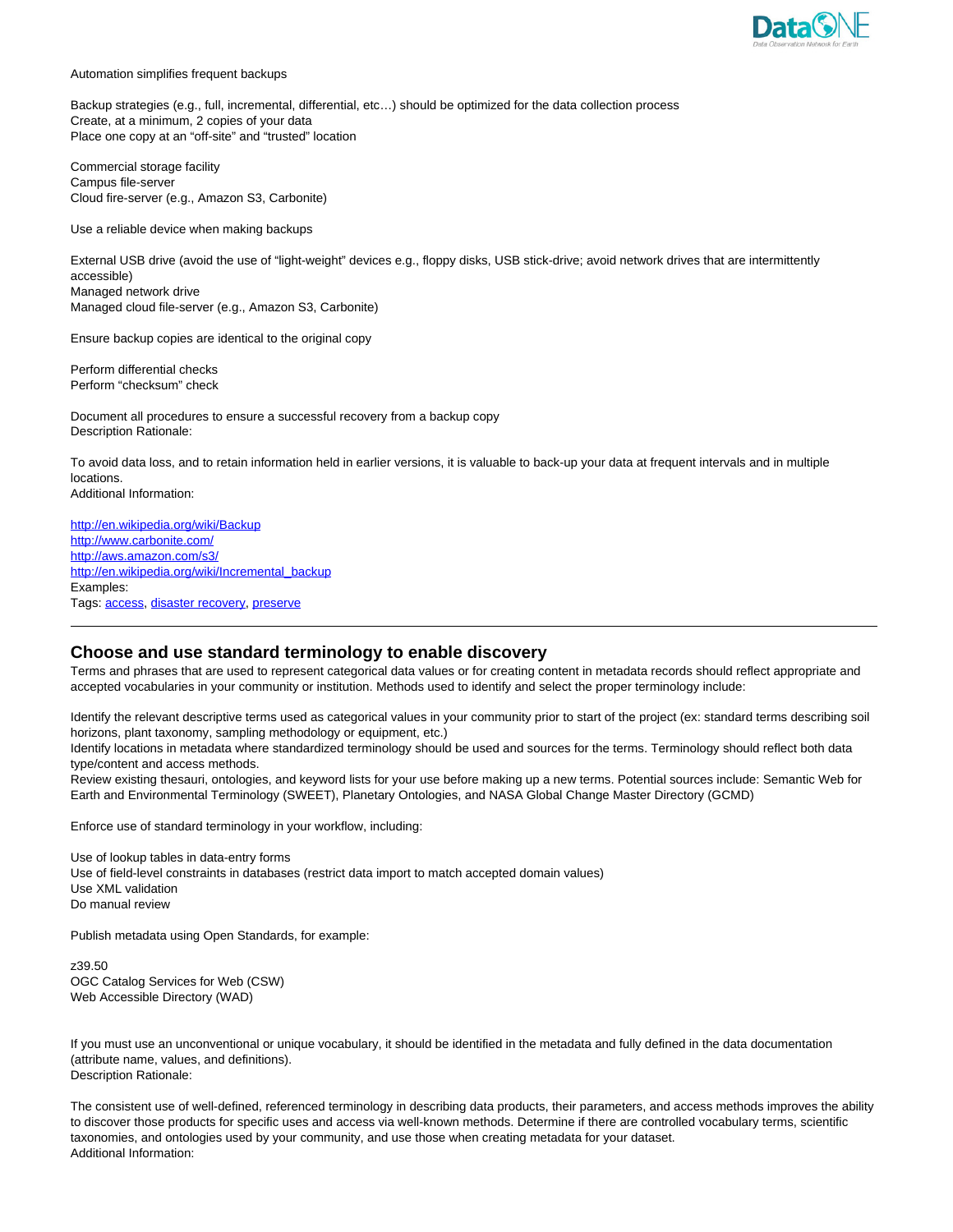

Controlled vocabulary: http://www.nlm.nih.gov/mesh/meshhome.html SWEET Web Site: http://wiki.esipfed.org/index.php/SWEET Biological ontologies: http://www.obofoundry.org/ Taxonomy: http://www.biodiversitylibrary.org/ Examples:

Ecological Informatics, Volume 2, Issue 3, October 2007, Pages 279-296 Meta-information systems and ontologies. A Special Feature from the 5th International Conference on Ecological Informatics ISEI5, Santa Barbara, CA, Dec. 4–7, 2006 - Novel Concepts of Ecological Data Management S.I.

Guidelines for the Construction, Format, and Management of Monolingual Controlled Vocabularies. 2010. ANSI/NISO Z39.19. (https://www.niso.org/publications/ansiniso-z3919-2005-r2010)

Olsen, L.M., G. Major, K. Shein, J. Scialdone, R. Vogel, S. Leicester, H. Weir, S. Ritz, T. Stevens, M. Meaux, C.Solomon, R. Bilodeau, M. Holland, T. Northcutt, R. A. Restrepo, 2007 . NASA/Global Change Master Directory

(GCMD) Earth Science Keywords. Version 6.0.0.0.0 Citing GCMD Keywords (https://earthdata.nasa.gov/about/gcmd/global-change-master-directory-gcm...) Tags:

# **Communicate data quality**

Information about quality control and quality assurance are important components of the metadata:

Qualify (flag) data that have been identified as questionable by including a flagging\_column next to the column of data values. The two columns should be properly associated through a naming convention such as Temperature, flag\_Temperature.

Describe the qality control methods applied and their assumptions in the metadata. Describe any software used when performing the quality analysis, including code where practical. Include in the metadata who did the quality control analysis, when it was done, and what changes were made to the dataset.

Describe standards or test data used for the quality analysis. For instance, include, when practical, the data used to make a calibration curve.

If data with qualifier flags are summarized to create a derived data set, include the percent flagged data and percent missing data in the metadata of the derived data file. High frequency observations are often downsampled, and it is critical to know how much of the data were rejected in the primary data.

Description Rationale:

Data quality and any methods used for quality control should be communicated so others can assess the data independently. Additional Information:

Hook, L.A., Beaty, T.W., Santhana-Vannan, S., Baskaran, L. and Cook, R.B. 2007. Best practices for preparing environmental data sets to share and archive. Oak Ridge National Laboratory Distributed Active Archive Center, Oak Ridge, Tennessee, U.S.A. (daac.ornl.gov/PI/bestprac.html) Sheldon, W., Henshaw, D. and Ramsey, K. 2007. Final Report: Workshop to define quality management standards for data completeness in derived data products. Long Term Ecological Research Network Document Archive, University of New Mexico, Albuquerque, NM. Examples:

Tags: assure, flag, quality

# **Confirm a match between data and their description in metadata**

To assure that metadata correctly describes what is actually in a data file, visual inspection or analysis should be done by someone not otherwise familiar with the data and its format. This will assure that the metadata is sufficient to describe the data. For example, statistical software can be used to summarize data contents to make sure that data types, ranges and, for categorical data, values found, are as described in the documentation/metadata.

Description Rationale:

Sometimes mistakes in either data or metadata preparation cause discrepancies between the two. These can include missing (or extra) columns of data, mis-ordered columns of data, or discrepant values. Additional Information:

- Lin, C.C, Porter JH, Hsiao C.W, Lu S.S, Jeng M.R. Establishing an EML-based Data Management System for Automating Analysis of Field Sensor Data. Taiwan J For Sci. 23(3):279-285, 2008. https://www.tfri.gov.tw/main/science\_in.aspx?siteid=&ver=&usid=&mnuid=54.
- Long, J.B. Validating Metadata at the VCR/LTER. LTER Databits, Spring 2011. https://lternet.edu/?taxonomy=document-
- types&term=databits

Examples:

Metadata describes a dataset that has two columns, the first is defined to be StationID and should contain station codes "Station1" and "Station2." The second column contains temperature data with a range between -20 and 40 degrees Celsius. However, the data file contains three columns.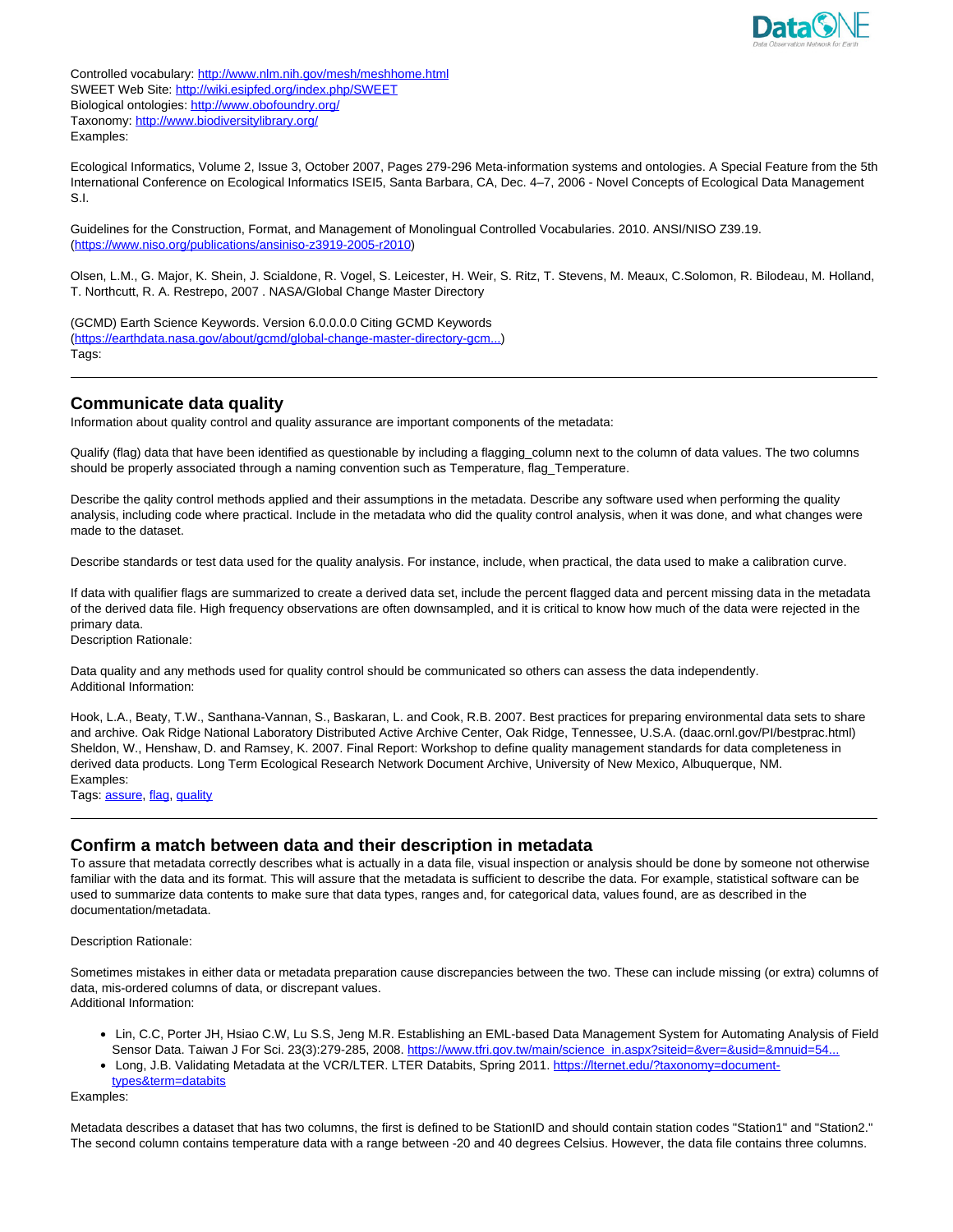

The first contains the temperature, the second humidity and the third the StationID with stations labled "Stat1", "Stat2", and "Stat3". This sort of problem can occur if data is processed or added after initial metadata was created, or if there were simply mistakes made in the metadata preparation. Having a naive user use the metadata to ingest and analyze this data will make the problems clear and either the metadata or the data can be altered to make it so they correspond.

Tags:

### **Consider the compatibility of the data you are integrating**

The integration of multiple data sets from different sources requires that they be compatible. Methods used to create the data should be considered early in the process, to avoid problems later during attempts to integrate data sets. Note that just because data can be integrated does not necessarily mean that they should be, or that the final product can meet the needs of the study. Where possible, clearly state situations or conditions where it is and is not appropriate to use your data, and provide information (such as software used and good metadata) to make integration easier.

Description Rationale:

When using integrated data sets, it is crucial that the data are comparable and compatible to avoid mistakes in analyses and interpretation. Additional Information:

Burley, T.E., and Peine, J.D., 2009, NBII-SAIN Data Management Toolkit, U.S. Geological Survey Open-File Report 2009-1170, 96 p. Available from: http://pubs.usgs.gov/of/2009/1170/ Examples:

Water-quality data collected by two separate agencies may be thematically similar but may have been sampled using completely different methods. Differences in such water-quality sample methods can include equipment, sampling method protocol, and lab analysis procedures. Analysis performed on integrated water-quality data that were collected using completely different methods would likely result in questionable results. Tags: analyze, assure, database, integrate, quality, tabular

# **Create a data dictionary**

A data dictionary provides a detailed description for each element or variable in your dataset and data model. Data dictionaries are used to document important and useful information such as a descriptive name, the data type, allowed values, units, and text description. A data dictionary provides a concise guide to understanding and using the data. Description Rationale:

A data dictionary is an effective and concise way to describe the elements or variables that make up your dataset. Additional Information:

Examples:

Tags: controlled vocabulary, describe, documentation, metadata, terminology, units

# **Create and document a data backup policy**

A backup policy helps manage users' expectations and provides specific guidance on the "who, what, when, and how" of the data backup and restore process. There are several benefits to documenting your data backup policy:

Helps clarify the policies, procedures, and responsibilities Allows you to dictate:

where backups are located

who can access backups and how they can be contacted

how often data should be backed up

what kind of backups are performed and

what hardware and software are recommended for performing backups

Identifies any other policies or procedures that may already exist (such as contingency plans) or which ones may supersede the policy Has a well-defined schedule for performing backups

Identifies who is responsible for performing the backups and their contact information. This should include more than one person, in case the primary person responsible is unavailable

Identifies who is responsible for checking the backups have been performed successfully, how and when they will perform this Ensures data can be completely restored

Has training for those responsible for performing the backups and for the users who may need to access the backups Is partially, if not fully automated

Ensures that more than one copy of the backup exists and that it is not located in same location as the originating data

Ensures that a variety of media are used to backup data, as each media type has its own inherent reliability issues

Ensures the structure of the data being backed up mirrors the originating data

Notes whether or not the data will be archived

If this information is located in one place, it makes it easier for anyone needing the information to access it. In addition, if a backup policy is in place, anyone new to the project or office can be given the documentation which will help inform them and provide guidance.

Description Rationale:

Collecting information about backing data up before it is needed helps prevent problems and delays that may be encountered when a user needs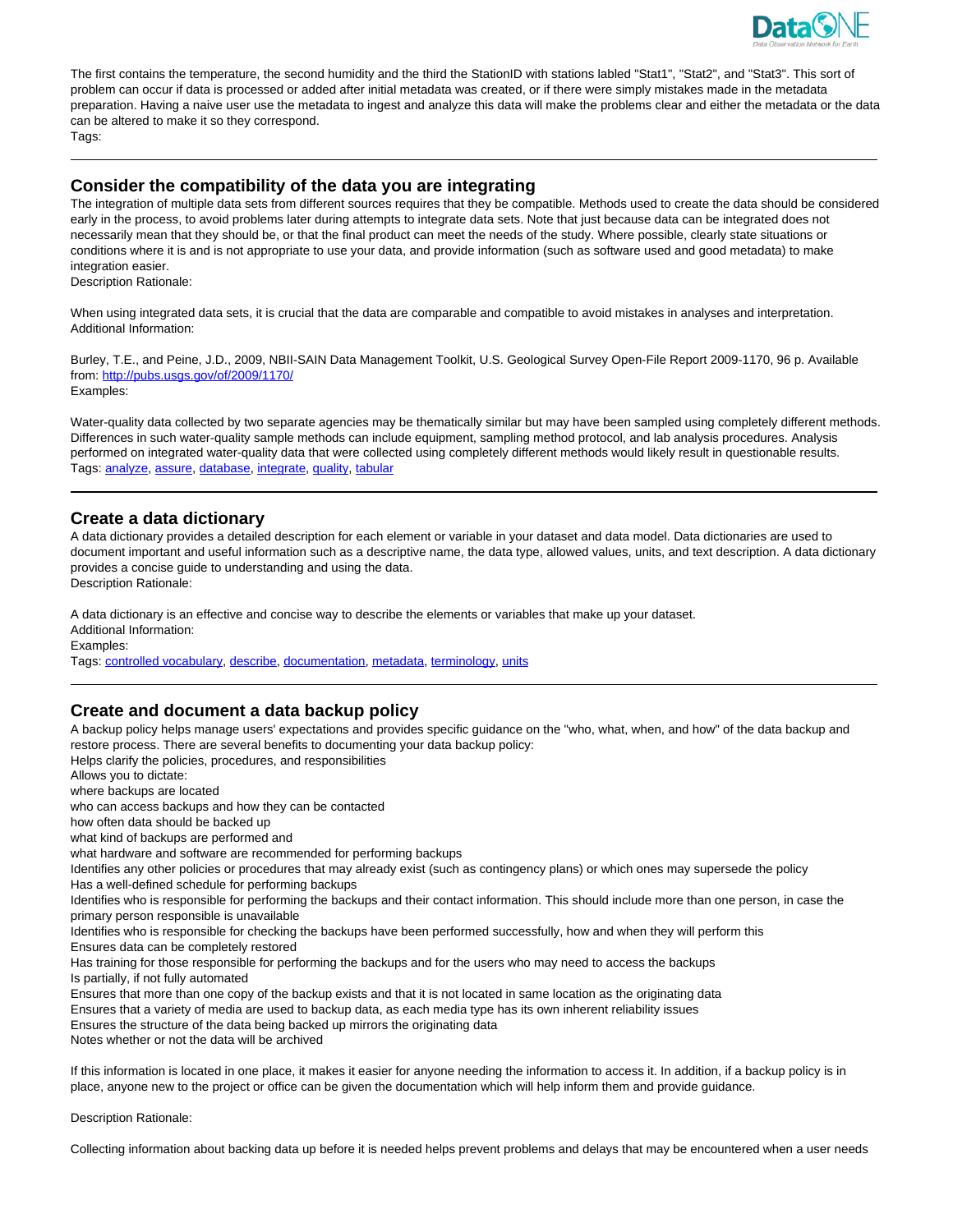

data from a backup. Additional Information: Examples:

- http://website.aub.edu.lb/it/policies/Pages/data-backup.aspx
- http://dept.wofford.edu/it/Data%20Backup%20Policy.pdf

Tags:

### **Create, manage, and document your data storage system**

Data files should be managed to avoid disorder. To facilitate access to files, all storage devices, locations and access accounts should be documented and accessible to team members. Use appropriate tools, such as version control tools, to keep track of the history of the data files. This will help with maintaining files in different locations, such as at multiple off-site backup locations or servers.

Data sets that result in many files structured in a file directory can be difficult to decipher. Organize files logically to represent the structure of the research/data. Include human readable "readme" files at critical levels of the directory tree. A "readme" file might include such things as explanations of naming conventions and how the structure of the directory relates to the structure of the data. Description Rationale:

Keeping a managed file storage system will help prevent inconsistencies, e.g., duplicated, lost, or misplaced files. Additional Information:

Examples:

A time series of image files from several remote cameras might be organized so that images from each camera are in different folders. These are, in turn, collected in a folder named "images". Each folder would be named with the identifier for the camera. The file names for images might reflect the time the image was taken.

A "readme" file would document the structure of this system, and document the name scheme to facilitate future curation and automated gathering of metadata.

Tags: access, documentation, file system, metadata, plan

### **Decide what data to preserve**

The process of science generates a variety of products that are worthy of preservation. Researchers should consider all elements of the scientific process in deciding what to preserve:

Raw data

Tables and databases of raw or cleaned observation records and measurements

Intermediate products, such as partly summarized or coded data that are the input to the next step in an analysis

Documentation of the protocols used

Software or algorithms developed to prepare data (cleaning scripts) or perform analyses

Results of an analysis, which can themselves be starting points or ingredients in future analyses, e.g. distribution maps, population trends, mean measurements

Any data sets obtained from others that were used in data processing Multimedia: documented procedures, or standalone data

When deciding on what data products to preserve, researchers should consider the costs of preserving data:

Raw data are usually worth preserving

Consider space requirements when deciding on whether to preserve data

If data can be easily or automatically re-created from raw data, consider not preserving. E.g. if data that have undergone quality control processes and were analyzed, consider preserving since reproduction might be costly

Algorithms and software source code cost very little to preserve

Results of analyses may be particularly valuable for future discovery and cost very little to preserve

Researchers should consider the following goals and benefits of preservation:

Enabling re-analysis of the same products to determine whether the same conclusions are reached Enabling re-use of the products for new analysis and discovery Enabling restoration of original products in the case that working datasets are lost

Description Rationale:

To meet multiple goals for preservation, researchers should think broadly about the digital products that their project generates, preserve as many as possible, and plan the appropriate preservation methods for each. Additional Information: Examples: Tags: data archives, disaster recovery, image, preserve, storage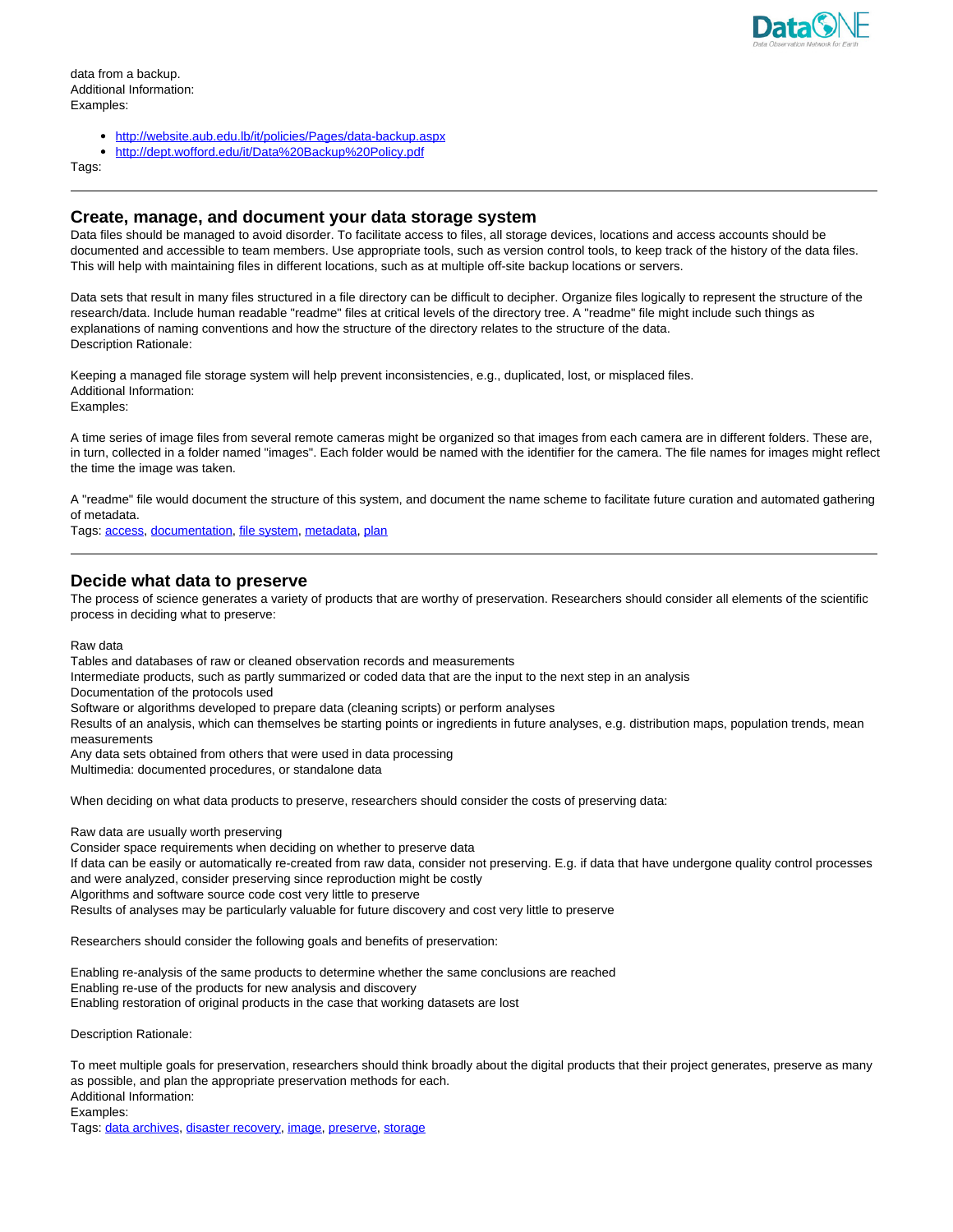

# **Define expected data outcomes and types**

In the planning process, researchers should carefully consider what data will be produced in the course of their project.

Consider the following:

What types of data will be collected? E.g. Spatial, temporal, instrument-generated, models, simulations, images, video etc. How many data files of each type are likely to be generated during the project? What size will they be? For each type of data file, what are the variables that are expected to be included? What software programs will be used to generate the data? How will the files be organized in a directory structure on a file system or in some other system? Will metadata information be stored separately from the data during the project? What is the relationship between the different types of data? Which of the data products are of primary importance and should be preserved for the long-term, and which are intermediate working versions not of long-term interest?

When preparing a data management plan, defining the types of data that will be generated helps in planning for short-term organization, the analyses to be conducted, and long-term data storage.

Description Rationale:

Considering data outcomes for the project helps anticipate budgetary, software, storage, and personnel needs, and for choosing an appropriate repository for long-term preservation. Additional Information:

Graham, A., McNeill, K., Stout, A., & Sweeney, L. (2010). Data Management and Publishing. Last modified November 29, 2010. http://libraries.mit.edu/guides/subjects/data-management/.

Van den Eynden, V., Corti, L., Woollard, M. & Bishop, L. (2011). Managing and Sharing Data: A Best Practice Guide for Researchers. Published May 2011. http://www.data-archive.ac.uk/media/2894/managingsharing.pdf. Examples:

"The project will result in spreadsheets of species abundance. One spreadsheet file (saved as .csv) will be generated for each site, and within each spreadsheet there will be data from multiple sampling dates. We will also generate text files that document observations by the researcher during data collection in the field. There will be a single text file for each site and each collection date." Tags: data model, data source, format, plan

### **Define roles and assign responsibilities for data management**

In addition to the primary researcher(s), there might be others involved in the research process that take part in aspects of data management. By clearly defining the roles and responsibilities of the parties involved, data are more likely to be available for use by the primary researchers and anyone re-using the data. Roles and responsibilities should be clearly defined, rather than assumed; this is especially important for collaborative projects that involve many researchers, institutions, and/or groups.

Examples of roles in data management:

data collector metadata generator data analyzer project director data model and/or database designer computing staff responsible for backup and/or storage staff responsible for running instruments administrative support staff responsible for grant submission specialized skills as defined in the plan (GIS, relational database design/implementation, computer programming of sensors/input forms, etc) external data center or archive

Steps for assigning data management responsibilities:

For each task identified in your data management plan, identify the skills needed to perform the task Match skills needed to available staff and identify gaps Develop training/hiring plan Develop staffing/training budget and incorporate into project budget Assign responsible parties and monitor results

Description Rationale: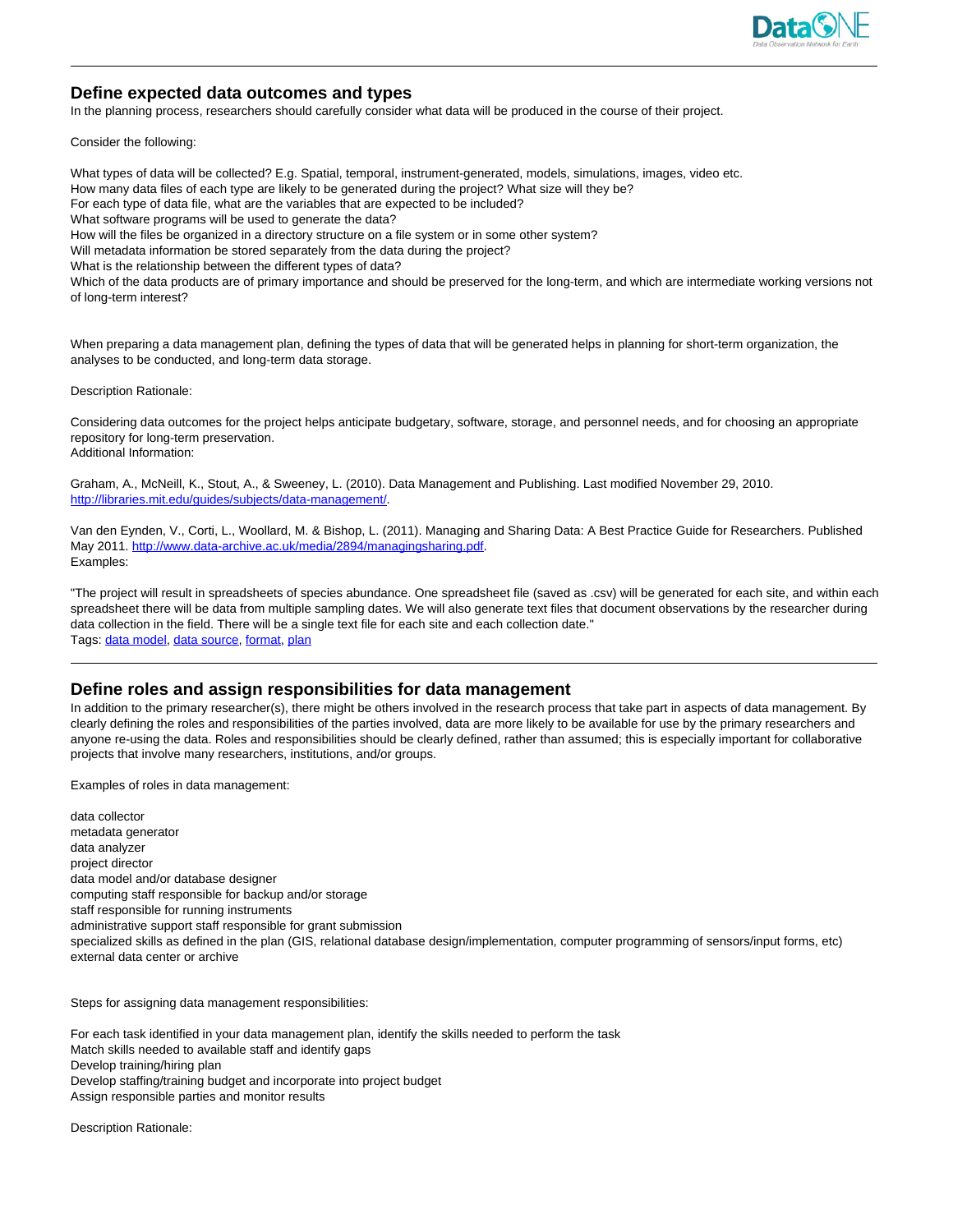

A successful data management plan requires that the appropriate staffing resources are available and trained. Identifying specific tasks and responsible parties will help with budgeting, implementation, and preservation of the data resources. Additional Information:

Search on the web for information on "Project Planning: Roles and Responsibilities for developing specific staffing/training plans"

Van den Eynden, V., Corti, L., Woollard, M. & Bishop, L. (2011). Managing and Sharing Data: A Best Practice Guide for Researchers. Last updated May 2011. http://www.data-archive.ac.uk/media/2894/managingsharing.pdf. Examples:

Task: complete metadata record Skills: knowledge of EML, and XML editing (Morpho), knowledge of the data to be documented Responsible party: Jane Smith Training needed: attend XML training on-line Personnel time or %fte: 1/4 time for 1 month for Smith Estimated cost: \$1,000 Additional resources: \$100 to travel to remote site to meet with researcher Deadlines: one month after data is collected or end of fiscal year Tags: data management plan, plan

# **Define the data model**

A data model documents and organizes data, how it is stored and accessed, and the relationships among different types of data. The model may be abstract or concrete.

Use these guidelines to create a data model:

Identify the different data components- consider raw and processed data, as well as associated metadata (these are called entities) Identify the relationships between the different data components (these are called associations)

Identify anticipated uses of the data (these are called requirements), with recognition that data may be most valuable in the future for unanticipated uses

Identify the strengths and constraints of the technology (hardware and software) that you plan to use during your project (this is called a technology assessment phase)

Build a draft model of the entities and their relations, attempting to keep the model independent from any specific uses or technology constraints. Incorporate intended usage and technology constraints as needed to derive the simplest, most general model possible

Test the model with different scenarios, including best- and

worst-case (worst-case includes problems such as invalid raw data, user mistakes, failing algorithms, etc) Repeat these steps to optimize the model

Description Rationale:

Considering and creating the data model helps with data planning and identifies potential problems that future data users might encounter. Additional Information:

Wikipedia: http://en.wikipedia.org/wiki/Data\_model IBM: http://publib.boulder.ibm.com/infocenter/tivihelp/v8r1/index.jsp?topic=/... Agile Data: http://www.agiledata.org/essays/dataModeling101.html Examples:

Different types of data model examples can be found here: http://www.databaseanswers.org/data\_models/index.htm Tags:

### **Define the parameters**

The parameters reported in the data set need to have names that clearly describe the contents. Ideally, the names should be standardized across files, data sets, and projects, in order that others can readily use the information.

The documentation should contain a full description of the parameter, including the parameter name, how it was measured, the units, and the abbreviation used in the data file.

A missing value code should also be defined. Use the same notation for each missing value in the data set. Use an extreme value (-9999) and do not use character codes in a numeric field. Supply a flag or a tag in a separate field to define briefly the reason for the missing data.

Within the data file use commonly accepted abbreviations for parameter names, for example, Temp for temperature, Precip for precipitation, Lat and Long for latitude and longitude. See the references in the Bibliography for additional examples. Some systems still have length limitations for column names (e.g.13 characters in ArcGIS); lower case column names are generally more transferrable between systems; Space and special characters should not be used in attribute names. Only numbers, letters and underscors ("\_") transfer easily between systems.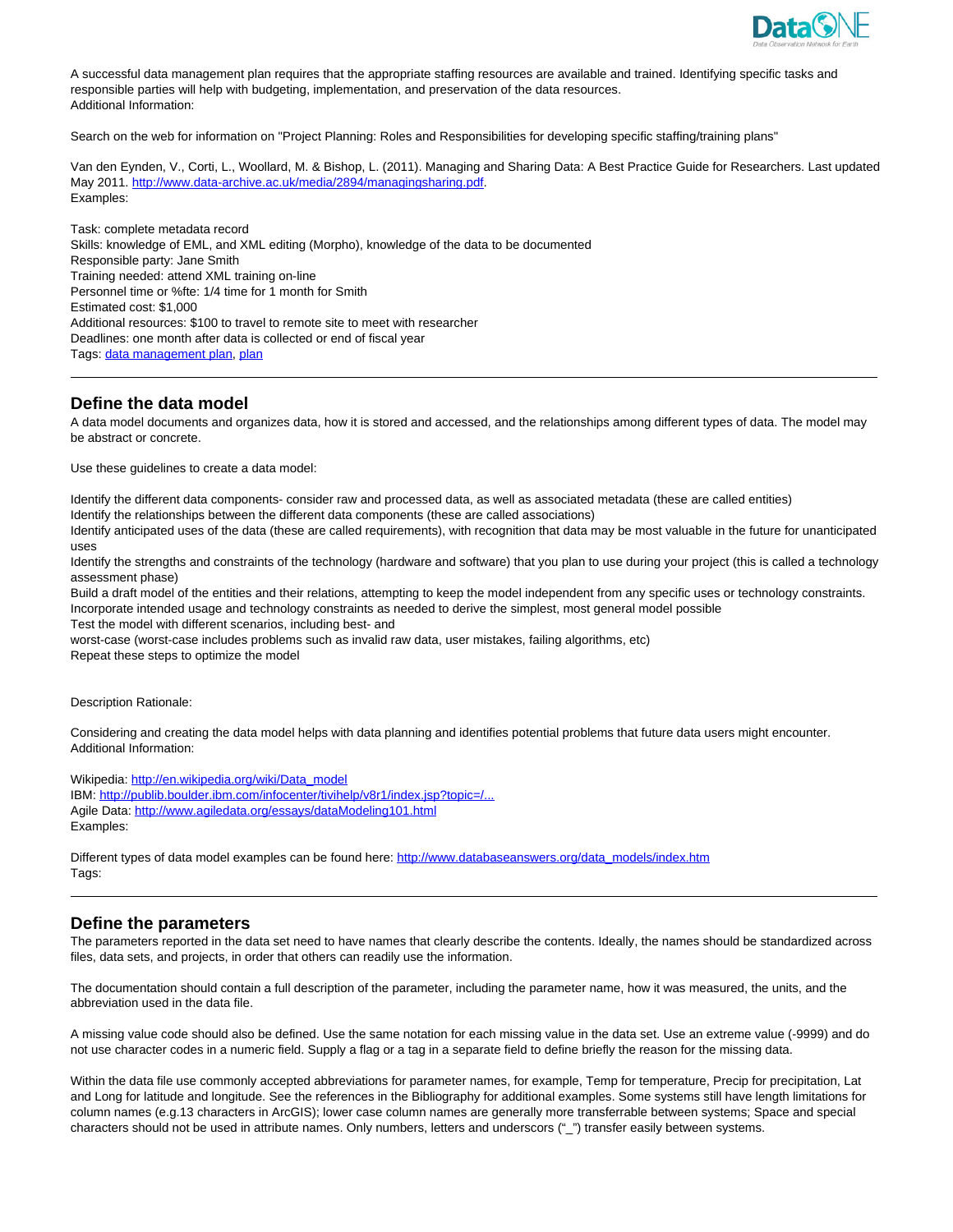

Also, be sure to use consistent capitalization (not temp, Temp, and TEMP in the same file).

Description Rationale:

In order for others to use your data, they must fully understand the parameters in the data set, including the parameter name, unit of measure, and format.

Additional Information:

Hook, Les A., Suresh K. Santhana Vannan, Tammy W. Beaty, Robert B. Cook, and Bruce E. Wilson. 2010. Best Practices for Preparing Environmental Data Sets to Share and Archive. Available online (http://daac.ornl.gov/PI/BestPractices-2010.pdf) from Oak Ridge National Laboratory Distributed Active Archive Center, Oak Ridge, Tennessee, U.S.A. http://doi.org/10.3334/ORNLDAAC/BestPractices-2010

Cook et al., 2001. Best Practices for Preparing Ecological and Ground-Based Data Sets to Share and Archive. Bulletin of ESA 82: 138-141.

Borer et al. 2009. Some Simple Guidelines for Effective Data Management. Bulletin of ESA 90: 209-214. http://doi.org/10.1890/0012-9623-90.2.205 Examples:

Tags:

### **Describe format for spatial location**

Spatial coordinates should be reported in decimal degrees format to at least 4 (preferably 5 or 6) significant digits past the decimal point. An accuracy of 1.11 meters at the equator is represented by +/- 0.00001. This does not include uncertainty introduced by a GPS instrument.

Provide latitude and longitude with south latitude and west longitude recorded as negative values, e.g., 80 30' 00" W longitude is -80.5000.

Make sure that all location information in a file uses the same coordinate system, including coordinate type, datum, and spheroid. Document all three of these characteristics (e.g., Lat/Long decimal degrees, NAD83 (North American Datum of 1983), WGRS84 (World Geographic Reference System of 1984)). Mixing coordinate systems [e.g., NAD83 and NAD27 (North American Datum of 1927)] will cause errors in any geographic analysis of the data.

If locating field sites is more convenient using the Universal Transverse Mercator (UTM) coordinate system, be sure to record the datum and UTM zone (e.g., NAD83 and Zone 15N), and the easting and northing coordinate pair in meters, to ensure that UTM coordinates can be converted to latitude and longitude.

To assure the quality of the geospatial data, plot the locations on a map and visually check the location. Description Rationale:

Spatial information is necessary to describe where on Earth an observation was made. Additional Information: Examples: Tags: access, describe, format, geospatial, location

### **Describe formats for date and time**

For date, always include four digit year and use numbers for months. For example, the date format yyyy-mm-dd would appear as 2011-03-15 (March 15, 2011).

If Julian day is used, make sure the year field is also supplied. For example, mmm.yyyy would appear as 122.2011, where mmm is the Julian day.

If the date is not completely known (e.g. day not known) separate the columns into parts that do exist (e.g. separate column for year and month). Don't introduce a day because the database date format requires it.

For time, use 24-hour notation (13:30 hrs instead of 1:30 p.m. and 04:30 instead of 4:30 a.m.). Report in both local time and Coordinated Universal Time (UTC). Include local time zone in a separate field. As appropriate, both the begin time and end time should be reported in both local and UTC time. Because UTC and local time may be on different days, we suggest that dates be given for each time reported.

Be consistent in date and time formats within one data set. Description Rationale:

The date and time are important pieces of contextual information for observations. A complete description of date and time allows the observation to be used and interpreted properly. Additional Information:

ISO 8601 format date: YYYY-MM-DD time: HH:MM:SS datatime: YYYYMMDDTHHMMSS Examples: Tags: date, describe, format, standards, time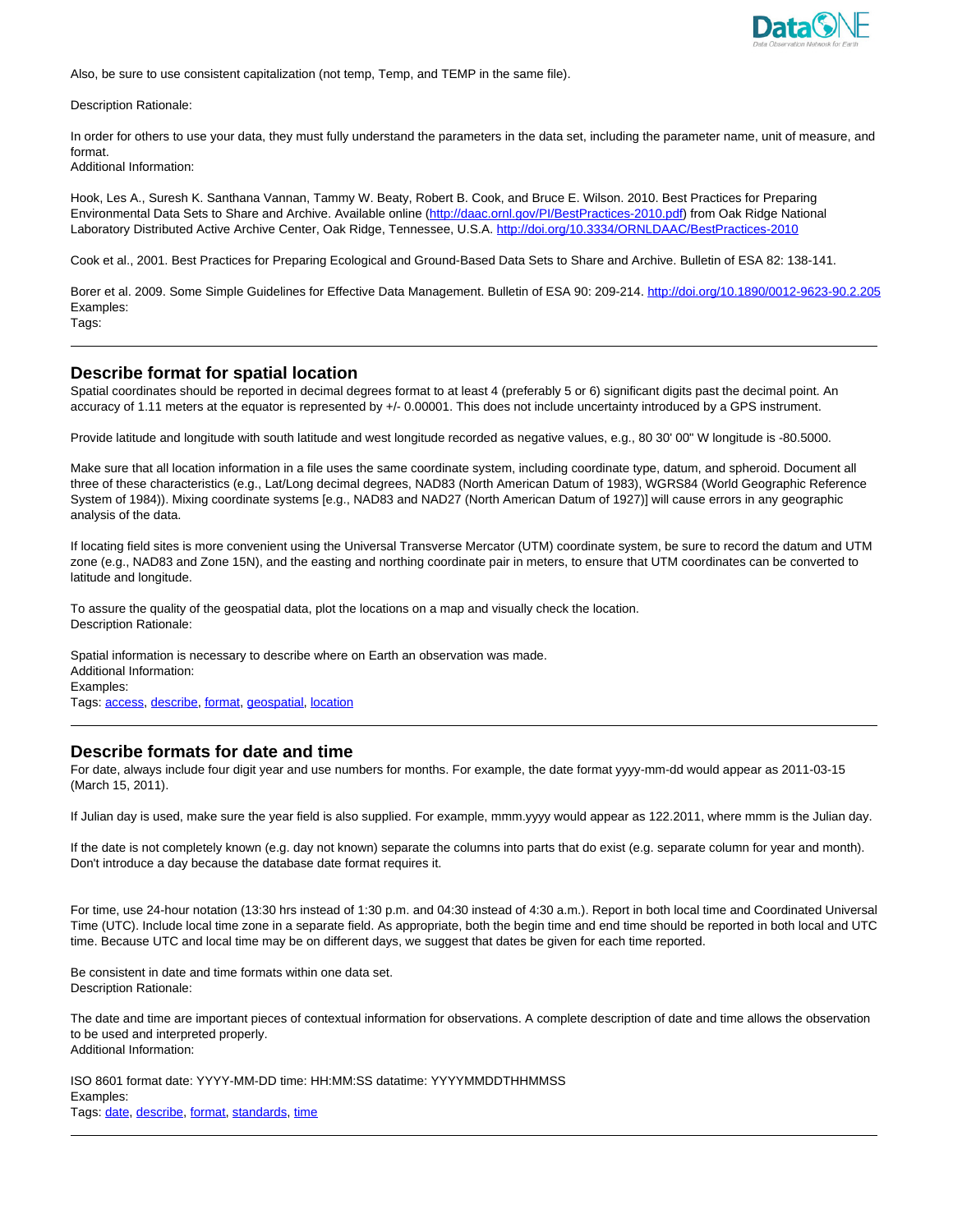

# **Describe measurement techniques**

Data measurement descriptions should:

Describe data collection methods or protocols(can include diagrams, images, schematics, etc.)

How the data were collected Measurement frequency and regularity

Describe instrumentation

Include manufacturer, model number, dates in use Maintenance/repair history Malfunction history Calibration methods, scale, detection limits, and history

Document measurement uncertainty, including accuracy, precision, and reproducibility. Provide values in the context of the measurements, e.g., standard error, standard deviation, confidence limits.

Description Rationale:

Describe how data were collected in enough detail for others to reproduce the measurements, assess the appropriateness of the measurements, and/or assess comparability of the data with other datasets. Additional Information:

R.H.G., J., Ter Braak, C. J., & Van Tongeren, O. F. ( 1995). Data Analysis in Community and Landscape Ecology. Cambridge University Press Examples:

Tags: access, calibration

### **Describe method to create derived data products**

When describing the process for creating derived data products, the following information should be included in the data documentation or the companion metadata file:

Description of primary input data and derived data Why processing is required Data processing steps and assumptions

Assumptions about primary input data Additional input data requirements Processing algorithm (e.g., volts to mol fraction, averaging) Assumptions and limitations of algorithm Describe how algorithm is applied (e.g., manually, using R, IDL)

How outcome of processing is evaluated

How problems are identified and rectified Tools used to assess outcome Conditions under which reprocessing is required

How uncertainty in processing is assessed

Provide a numeric estimate of uncertainty

How processing technique changes over time, if applicable

Description Rationale: Additional Information:

Bourque, Linda B., Clark, Virginia A. Processing Data: The Survey Example (Quantitative Applications in the Social Sciences), Sage Publications, Inc. (December 14, 2008), ISBN 08056781901 Examples: Tags: analyze, data processing, describe, provenance

**Describe the contents of data files**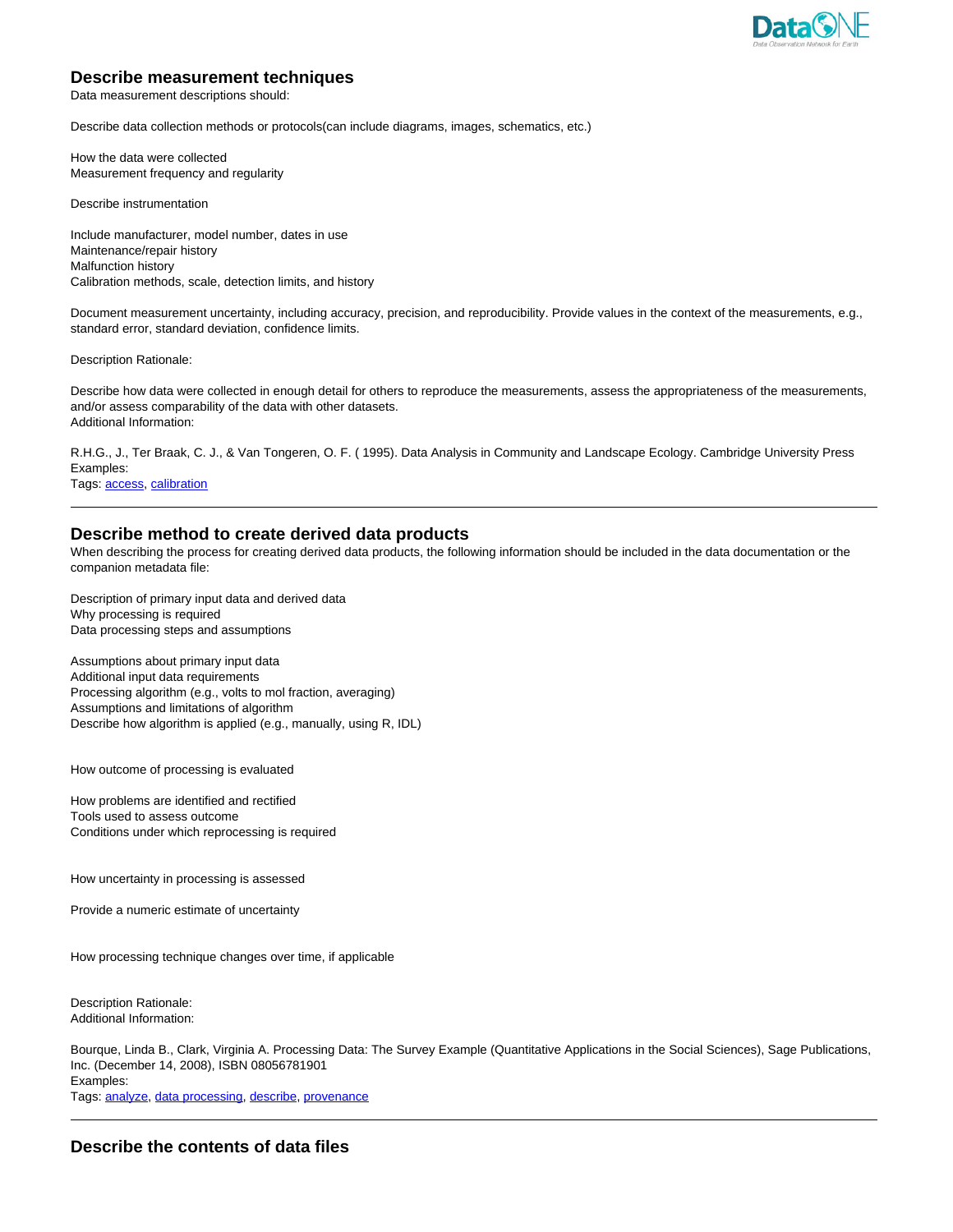

A description of the contents of the data file should contain the following:

Define the parameters and the units on the parameter Explain the formats for dates, time, geographic coordinates, and other parameters Define any coded values Describe quality flags or qualifying values Define missing values

Description Rationale:

The contents of the data files should be described in the data file and in the documentation Additional Information: Examples:

Tags: describe, documentation, format, metadata, parameter, units

### **Describe the overall organization of your dataset**

Data sets or collections are often composed of multiple files that are related. Files may have come from (or still be stored in) a relational database, and the relationships among the data tables or other entities are important if the data are to be reused. These relationships should be documented for a repository.

Describe the overall organization of your data set or collection. Often, a data set or collection contains a large number of files, perhaps organized into a number of directories or database tables. By describing and documenting this organization, files and data can be easily located and used.

At a minimum, the organization and relationships between the directories and files, or database tables and other supporting materials, need to be fully described. Use a description of the data set or collection (e.g, an abstract) to describe what tables contain, where the supporting material, metadata, or other documentation are located, and/or descriptions of directory contents. Consider describing the logical relationships between data entities using an entity relationship diagram (ERD).

Associated specimens: if specimens (e.g., taxonomic vouchers, DNA samples) were collected with the data, include the name of the repository in which these specimens reside.

Description Rationale:

Relationships among data entities should be described documented to enable understanding by future users and repositories. Additional Information:

Specimen repositories: http://www.biorepositories.org/ Describing data table constraints with Ecological Metadata Language (EML): https://knb.ecoinformatics.org/#external//emlparser/docs/eml-2.1.1/./eml. Examples: Tags:

### **Describe the research project**

The research project description should contain the following information:

Who: project personnel (principal investigator, researchers, technicians, others) Where: location and description of study site or sites When: range of dates for the project Why: rational for the project (abstract) How: description of project methods

Other useful information might include the project title, the overarching project (if any), institution(s) involved, and source of funding.

Description Rationale:

The project description provides essential background information and context for the dataset. Additional Information: Examples: Tags: annotation, data creators, describe, geography, geospatial, measurement

### **Describe the sensor network**

If your project uses a sensor network, you should describe and document that network and the instruments it uses. This information is essential to understanding and interpreting the data you use, and should be included as a part of the metadata generated for your project's data.

Describe the basic set-up of the sensor network installation, including such details as mount, power source, enclosures, wiring protection, etc. Describe instrumentation, cameras and samplers (See "Describe measurement techniques" Best Practice in DataONEpedia) Describe data loggers used by the network. Include the following: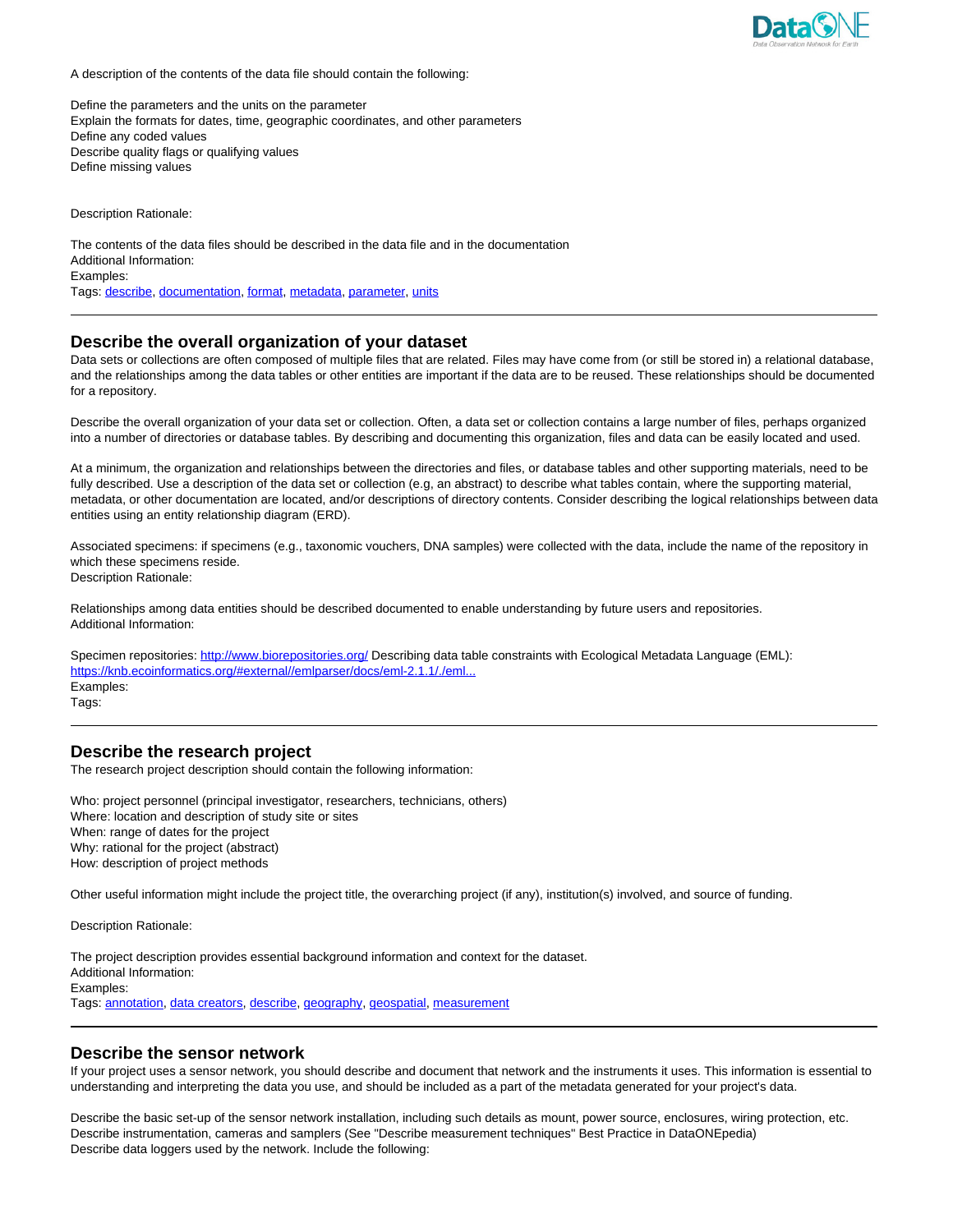

Manufacturer, model, serial number, dates in use Maintenance/repair history Malfunction history Deployment history Replacement history

Ensure localization and time synchronization across data logger arrays

Archive copies of any custom scripts, software, or programs used. Scripts and programs should be accompanied by documentation that includes any information pertinent to their use (metadata).

As part of metadata, create a human-readable document that describes sampling frequency and data processing performed by the data logger

Description Rationale:

Data users need the ability to account for site conditions and equipment choices that may exert a strong influence on the character and/or quality of collected data; this includes significant data processing and selection that happens at the instrument and data logger levels, which is often forgotten.

Additional Information:

N.E.O.N. Site Prospectus: http://www.neoninc.org/sites/default/files/Prospectus\_FINAL\_med%20res.pdf Examples: Tags: calibration

# **Describe the spatial extent and resolution of your dataset**

The spatial extent of your data set or collection as a whole should be described. The minimum acceptable description would be a bounding box describing the northern most, southern most, western most, and eastern most limits of the data.

If the entire collection is from a single location, use the same values for northerly/southerly limits and easterly/westerly values. Be sure to specify in the metadata what units you choose to describe your spatial extent. Use the following guidelines for quality control:

If the collection spans the north pole, the northerly limit should be 90.0 degrees If the collection spans the south pole, the southerly limit should be -90.0 degrees If the collection crosses the date line, the westerly limit should be greater than the easterly limit

If your data collection or dataset as a whole contains data acquired over a range of spatial locations during each collection period, it is important to document the spatial resolution of your dataset. Many metadata standards have standard terminology for describing data spacing or resolution (e.g. every half degree, 250 m resolution, etc.), but it may be necessary to describe complex data acquisition schemes textually. Description Rationale:

Describing the spatial boundaries of a data collection as a whole allows users to assess the collection for applicability to their research needs without having to individually assess the relevance of each individual component of the collection. Additional Information:

NASA-GCMD (spatial coverage & data resolution): https://gcmd.nasa.gov/add/difguide/index.html Examples:

A data collection consisting of a number of buoys floating in the Arctic ocean might have a spatial extent of...

- Northernmost latitude: 90.0
- Westernmost longitude: -180.0
- Easternmost longitude: 180.0
- Southernmost latitude: 66.0

250m gridded data:

Data are measured every 250 m along a series of 1 km transects defined in a shape file

Tags:

# **Describe the temporal extent and resolution of your dataset**

The temporal extent over which the data within your dataset or collection was acquired or collected should be described. Normally this is done by providing

the earliest date of data acquisition the date that the last data in the collection was acquired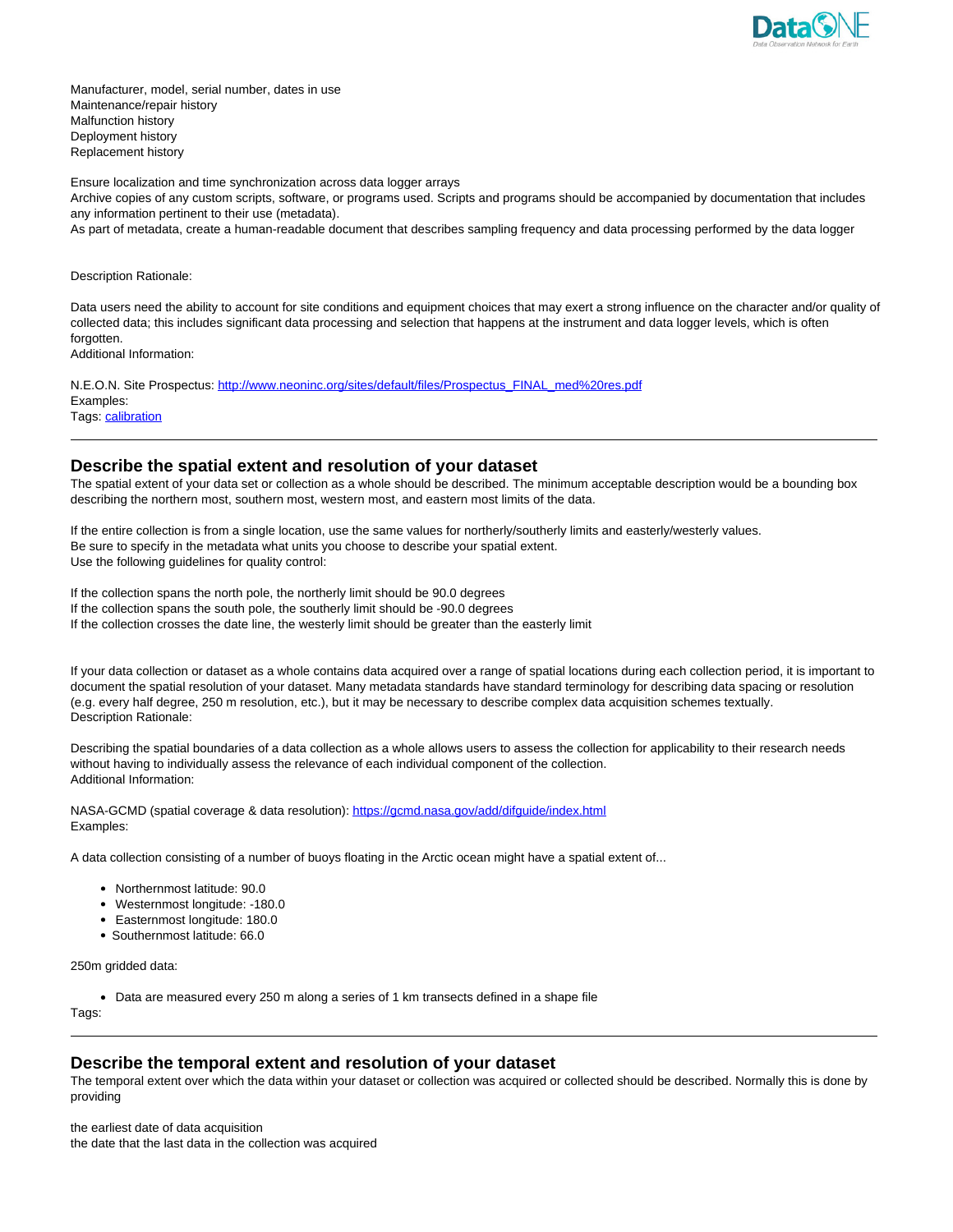

Year, month, day, and time should be included in the description. If data collection is still ongoing, the end date can be omitted, though some statement about this should be placed in the dataset abstract. The status of the data set should indicate that data collection is still ongoing if the metadata standard being used supports this type of documentation.

Describe the temporal resolution of your dataset collection. The temporal resolution of your dataset is the frequency with which data is collected or acquired. While many metadata standards provide standard nomenclature for describing simple temporal resolutions (e.g., daily or monthly), more complex temporal collection patterns may need to be described textually. Description Rationale:

Describing the temporal boundaries of a data collection as a whole allows users to assess the collection for applicability to their research needs without having to individually assess the relevance of each measurement within the collection. Describing the temporal resolution of your data set or collection allows users to assess the utility of your data set against their needs without examining each component of your data set individually. Additional Information:

NASA-GCMD (temporal coverage & data resolution): https://gcmd.nasa.gov/add/difguide/index.html Examples:

Dates could be given in ISO 8601 date/time format (YYYY-MM-DDThh:mm:ss).

A data set collected daily since February 1, 1990 should be described as

Start date: 1990-02-01

"Data measured every 5 minutes seasonally during the summer months of June - August"

If collection of data ended on March 19, 2002 the temporal extent would be:

- Start date: 1990-02-01
- Stop date: 2002-03-19

Tags:

### **Describe the units of measurement for each observation**

The units of reported parameters need to be explicitly stated in the data file and in the documentation. We recommend SI units (The International System of Units) but recognize that each discipline has its own commonly used units of measure. The critical aspect here is that the units be defined so that others understand what is reported.

Do not use abbreviations when describing the units. For example the units for respiration are moles of carbon dioxide per meter squared per year.

Description Rationale: Additional Information:

National Institute for Standards and Technology guide to SI units: http://physics.nist.gov/Pubs/SP330/sp330.pdf, BIPM Bureau International des Poids et Mesures (SI meaintenance agacy) http://www.bipm.org/en/si/ Examples:

Tags: describe, documentation, measurement, units

# **Develop a quality assurance and quality control plan**

Just as data checking and review are important components of data management, so is the step of documenting how these tasks were accomplished. Creating a plan for how to review the data before it is collected or compiled allows a researcher to think systematically about the kinds of errors, conflicts, and other data problems they are likely to encounter in a given data set. When associated with the resulting data and metadata, these documented quality control procedures help provide a complete picture of the content of the dataset. A helpful approach to documenting data checking and review (often called Quality Assurance, Quality Control, or QA/QC) is to list the actions taken to evaluate the data, how decisions were made regarding problem resolution, and what actions were taken to resolve the problems at each step in the data life cycle. Quality control and assurance should include:

determining how to identify potentially erroneous data how to deal with erroneous data how problematic data will be marked (i.e. flagged)

For instance, a researcher may graph a list of particular observations and look for outliers, return to the original data source to confirm suspicions about certain values, and then make a change to the live dataset. In another dataset, researchers may wish to compare data streams from remote sensors, finding discrepant data and choosing or dropping data sources accordingly. Recording how these steps were done can be invaluable for later understanding of the dataset, even by the original investigator.

Datasets that contain similar and consistent data can be used as baselines against each other for comparison. Obtain data using similar techniques, processes, environments to ensure similar outcome between datasets.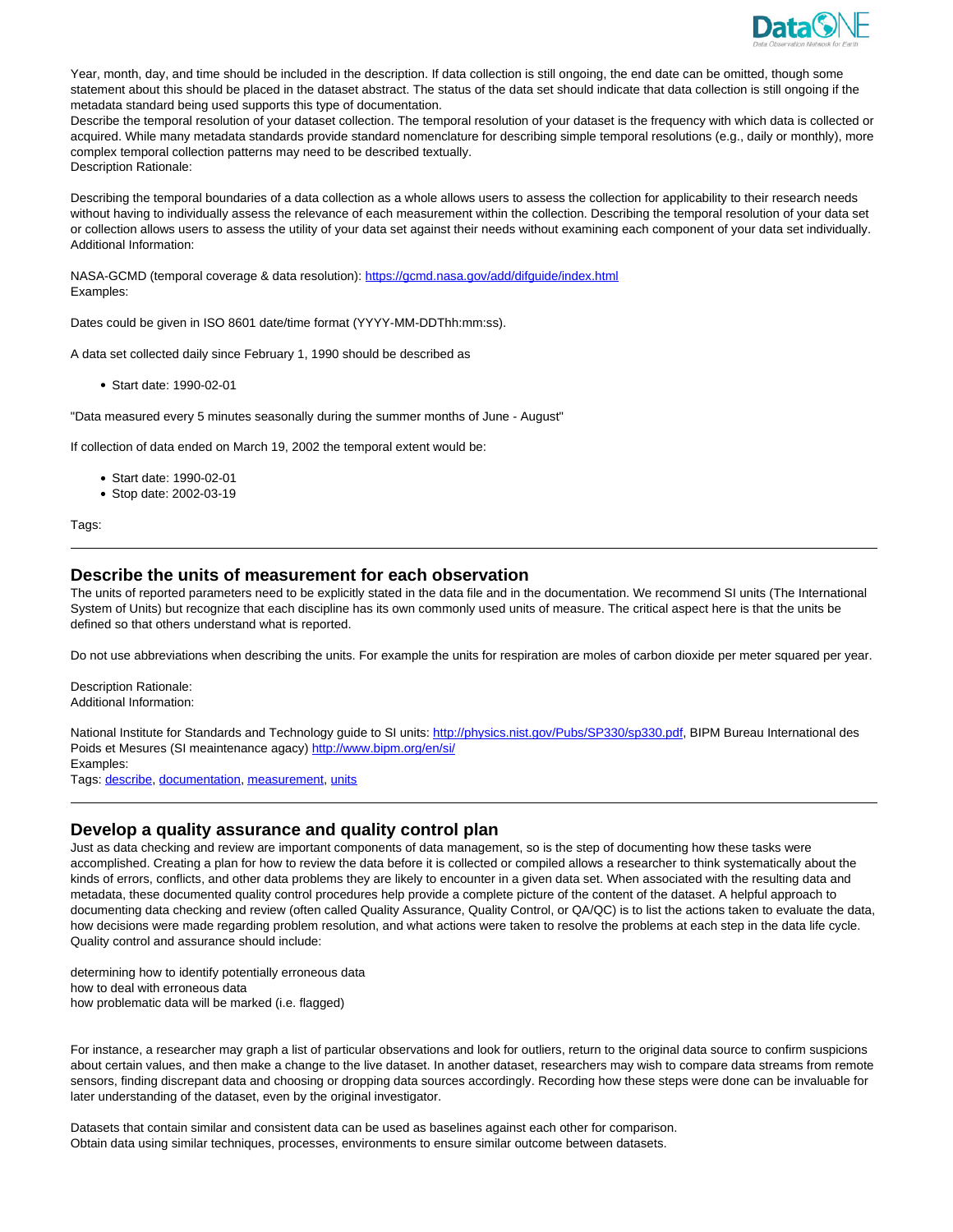

Provide mechanisms to compare data sets against each other that provide a measurable means to alert one of differences if they do indeed arise. These differences can indicate a possible error condition since one or more data sets are not exhibiting the expected outcome exemplified by similar data sets.

One efficient way to document data QA/QC as it is being performed is to use automation such as a script, macro, or stand alone program. In addition to providing a built-in documentation, automation creates error-checking and review that can be highly repeatable, which is helpful for researchers collecting similar data through time.

The plan should be reviewed by others to make sure the plan is comprehensive.

Description Rationale:

A plan for QA/QC is needed so that others can understand how to best use the data, and avoid potential mistakes that might occur due to use of poor quality data. Explicitly documenting how you check your data for errors and conflicts can also help resolve current and future questions about the data. Additional Information: Examples:

Water quality data for EPA is collected with a QA/QC plan often called QAPP Quality Assurance Project Plan.

See Quality Management Tools - QA Project Plans

A Quality Assurance Project Plan documents the planning, implementation, and assessment procedures for a particular project, as well as any specific quality assurance and quality control activities. It integrates all the technical and quality aspects of the project in order to provide a "blueprint" for obtaining the type and quality of environmental data and information needed for a specific decision or use. All work performed or funded by EPA that involves the acquisition of environmental data must have an approved Quality Assurance Project Plan.

http://www.epa.gov/QUALITY/qapps.html Tags: assure, data consistency, flag, measurement, quality

### **Document and store data using stable file formats**

File formats are important for understanding how data can be used and possibly integrated. The following issues need to be documented:

Does the file format of the data adhere to one or more standards? Is that file standard an open (i.e. open source) or closed (i.e. proprietary) format? Is a particular software package required to read and work with the data file? If so, the software package, version, and operating system platform should be cited in the metadata

Do multiple files comprise the data file structure? If so, that should be specified in the metadata

When choosing a file format, data collectors should select a consistent format that can be read well into the future and is independent of changes in applications.

Appropriate file types include:

Non-proprietary: Open, documented standard Common usage by research community: Standard representation (ASCII, Unicode) Unencrypted Uncompressed

ASCII formatted files will be readable into the future

Use ASCII (comma-separated) for tabular data

For geospatial (raster) data the following provide a stable format:

GeoTIFF/TIFF ASCII Grid Binary image files **NetCDF** HDF or HDF-EOS For image (Vector) data use the following file formats (these are mostly proprietary data formats; please be sure to document the Software Package, Version, Vendor, and native platform):

ARCVIEW software -- please store components of an ArcView shape file (\*.shp, \*.sbx, \*.sbn, \*.prj, and \*.dbf files) ; ENVI -- \*.evf (ENVI vector file) ESRI Arc/Info export file (.e00)

Description Rationale: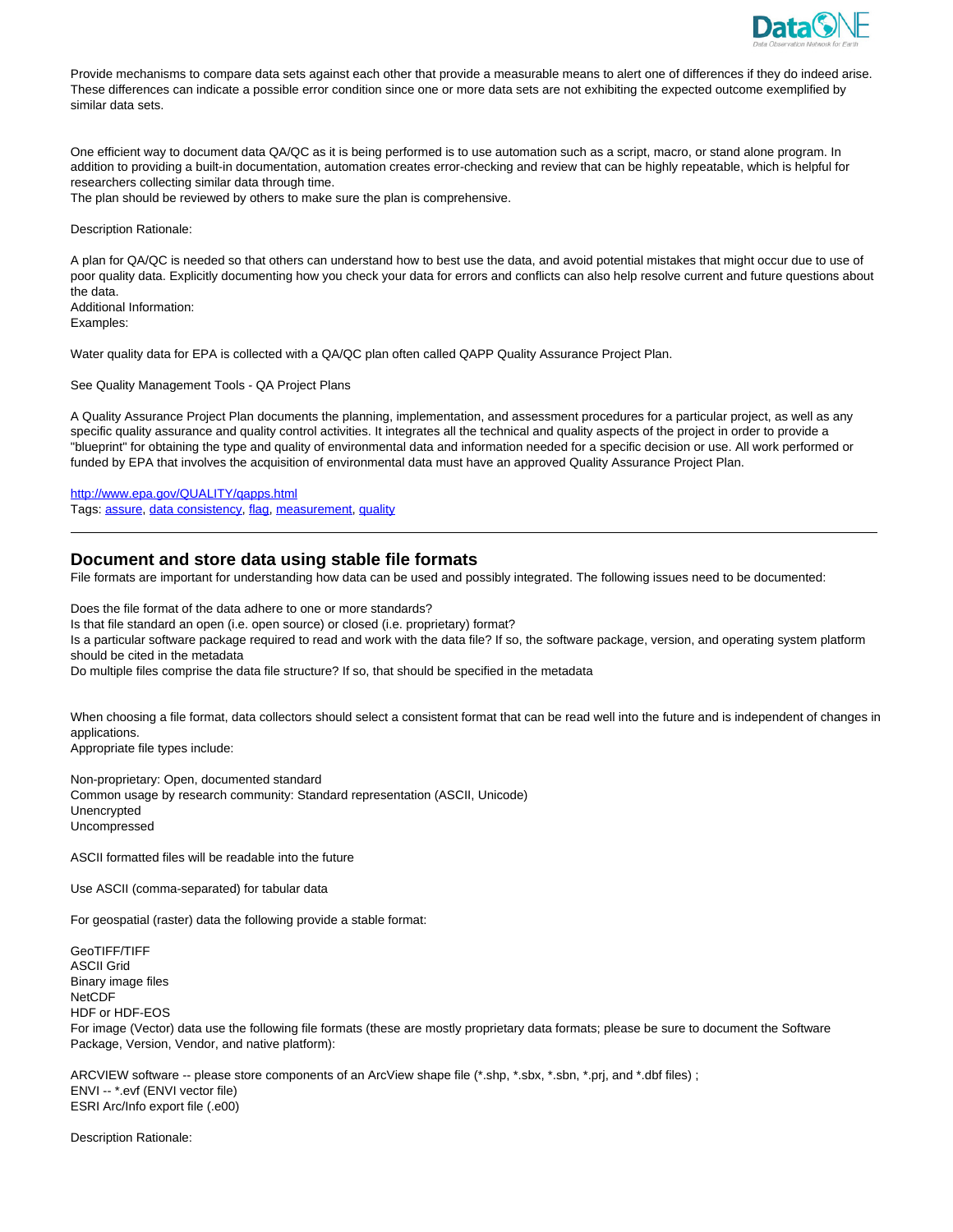

For long term preservation is it necessary to store data in file formats that will be readable in the future. It is also important to provide descriptive information on these data file types and formats. This will facilitate data retrieval and reuse. Additional Information:

Data Management and Publishing (MIT Libraries) https://libraries.mit.edu/data-management/

Burley, T.E., and Peine, J.D., 2009, NBII-SAIN Data Management Toolkit, U.S. Geological Survey Open-File Report 2009-1170, 96 p. Available from: http://pubs.usgs.gov/of/2009/1170/ Examples:

Certain file formats, for example a shapefile, can be made up of as many as 7 individual files. If one of those files is absent from the file assembly the shapefile data utility may be lost. Awareness of adherence to a particular file format standard can also be helpful for determining, for example, if a particular software package can read the data file. Awareness of whether that standard or format is open source or proprietary will also influence how and if the data file can be read.

Tags:

# **Document steps used in data processing**

Different types of new data may be created in the course of a project, for instance visualizations, plots, statistical outputs, a new dataset created by integrating multiple datasets, etc. Whenever possible, document your workflow (the process used to clean, analyze and visualize data) noting what data products are created at each step. Depending on the nature of the project, this might be as a computer script, or it may be notes in a text file documenting the process you used (i.e. process metadata). If workflows are preserved along with data products, they can be executed and enable the data product to be reproduced.

Description Rationale:

To enable others to verify the quality of a given data product, and ideally, to reproduce it, it is critical that the steps followed to create that product be properly documented.

Additional Information:

This best practice is also applicable to other categories including Analysis and Visualization and Data Documentation.

- Juliana Freire, Cláudio T. Silva, Steven P. Callahan, Emanuele Santos, Carlos Eduardo Scheidegger, Huy T. Vo: Managing Rapidly-Evolving Scientific Workflows. IPAW 2006: 10-18
- Juliana Freire, David Koop, Emanuele Santos, Cláudio T. Silva: Provenance for Computational Tasks: A Survey. Computing in Science and Engineering 10(3): 11-21 (2008)

Examples:

Tags: analyze, data processing, describe, integrate, provenance, replicable data

# **Document taxonomic information**

Identification of any species represented in the data set should be as complete as possible.

Use a standard taxonomy whenever possible

Full taxonomic tree to most specific level available

Source of taxonomy should accompany taxonomic tree (if available)

References used for taxonomic identification should be provided, if appropriate (e.g. technical document, journal article, book, database, person, etc.)

Examples of standardized identification systems:

Integrated Taxonomic Information System (http://www.itis.gov/) Species 2000 (http://www.sp2000.org/) USDA Plants (http://plants.usda.gov/index.html) Global Biodiversity Information Facility (http://www.gbif.org/informatics/name-services/using-names-data/)

Description Rationale:

Many ecological studies involve at least one species; identifying the species used in a study is critical for its evaluation. The most complete information possible should be provided since taxonomic names and classifications shift over time with new information. Additional Information: Examples:

Tags: describe, metadata, standards, taxonomy, terminology

# **Document the integration of multiple datasets**

Document that steps used to integrate disparate datasets.

Ideally, one would adopt mechanisms to systematically capture the integration process, e.g. in an executable form such as a script or workflow, so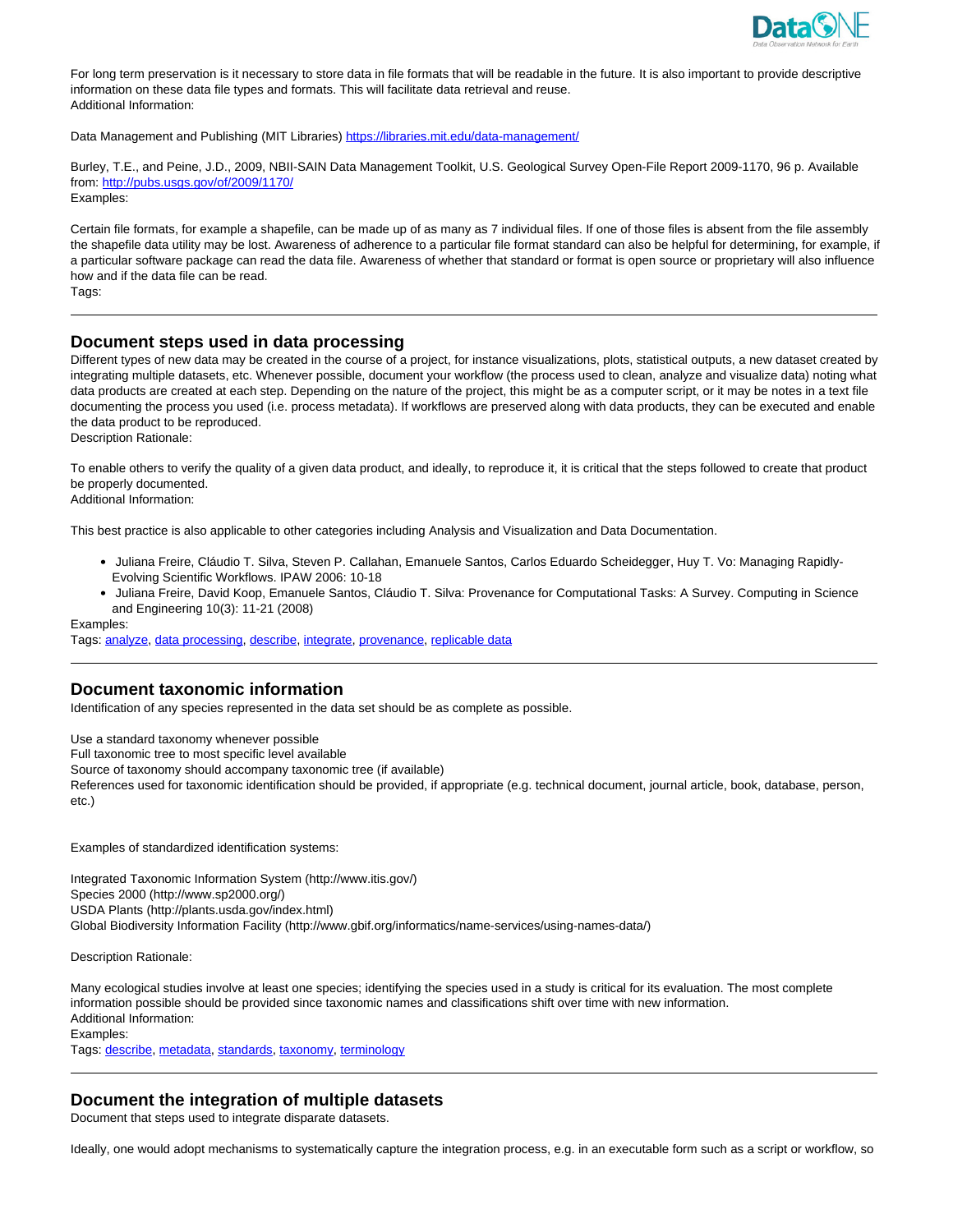

that it can be reproduced

In lieu of a scientific workflow system, document the process, scripts, or queries used to perform the integration of data in documentation that will accompany the data (metadata)

Provide a conceptual model that describes the relationships among datasets from different sources

Use unique identifiers in the data records to maintain data integrity by reducing duplication

Identify foreign key fields in the data records which support the relationship between the data sources

When you use datasets and data elements from within those datasets as a source for new datasets, it is important to identify and document those data within the documentation of the new/derived dataset. This is known as dataset provenance; provenance describes the origin or source of something. Just as you would cite papers that are sources for your research paper, it is critical to identify the sources of the data used within your own datasets. This will allow for:

tracing the chain of use of datasets and data elements

credit and attribution to accrue to the creators of the original datasets

the possibility that if errors or new information about the original datasets or data elements comes to light, that any impact on your new datasets and interpretation of such could be traced

Description Rationale:

Provide enough information about the process used to integrate disparate datasets so that others can properly use your data and/or your process to integrate similar data sources. Additional Information:

Examples:

Some proposed guidelines and methods of citing datasets and data elements can be found at:

- DataCite: Cite your data
- Dryad: Citing Data
- A Proposed Standard for the Scholarly Citation of Quantitative Data
- Dataverse Network Data Citation Standard

Tags:

# **Document your data organization strategy**

The following are strategies for effective data organization:

Sparse matrix: Optimal data models for storing data avoid sparse matrices, i.e. if many data points within a matrix are empty a data table with a column for parameters and a column for values may be more appropriate.

Repetitive information in a wide matrix: repeated categorical information is best handled in separate tables to reduce redundancy in the data table. In database design this is called normalization of data.

Column name is a value or repeating group: If the column name contains variable information, e.g. date or species name, the parameter/value organization of data is recommended as well for storage. Although the wide matrix is needed for statistical analysis and graphing it cannot be queried or subset in that format.

Description Rationale:

Data management requires an effective strategy for data organization. Additional Information:

Borer, E. T., E. W. Seabloom, M. B. Jones, and M. Schildhauer. 2009. Some simple guidelines for effective data management. ESA Bulletin 90:205-214. https://doi.org/10.1890/0012-9623-90.2.205. Examples: Tags:

# **Double-check the data you enter**

Ensuring accuracy of your data is critical to any analysis that follows.

When transcribing data from paper records to digital representation, have at least two, but preferably more people transcribe the same data, and compare resulting digital files. At a minimum someone other than the person who originally entered the data should compare the paper records to the digital file. Disagreements can then be flagged and resolved.

In addition to transcription accuracy, data compiled from multiple sources may need review or evaluation. For instance, citizen science records such as bird photographs may have taxonomic identification that an expert may need to review and potentially revise. Description Rationale:

Manually entered data can suffer from a high error rate. Double data entry and/or double checking of data can dramatically improve data quality. Additional Information: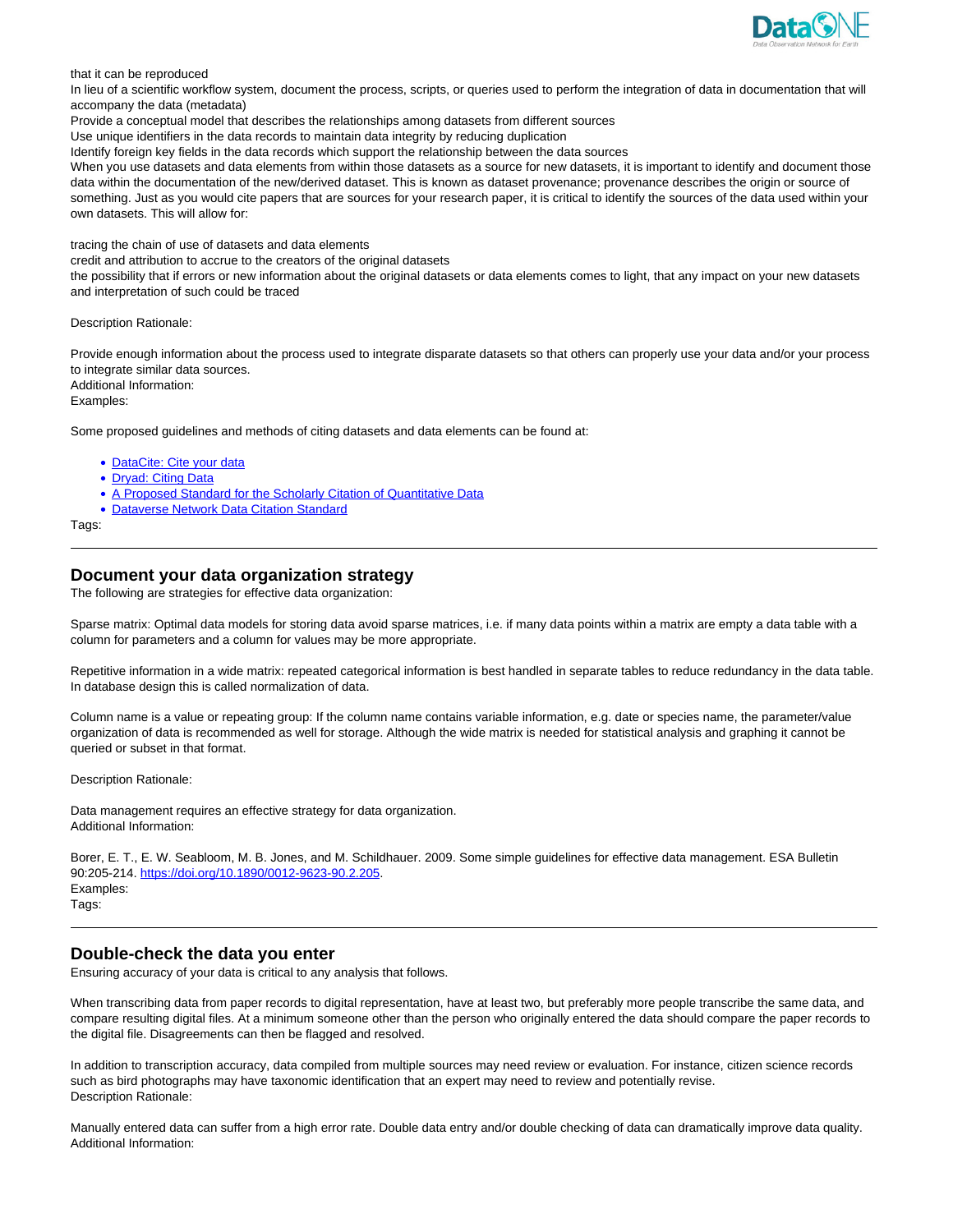

# **Ensure basic quality control**

Quality control practices are specific to the type of data being collected, but some generalities exist:

Data collected by instruments:

Values recorded by instruments should be checked to ensure they are within the sensible range of the instrument and the property being measured. Example: Concentrations cannot be

Analytical results:

Values measured in the laboratory should be checked to ensure that they are within the detection limit of the analytical method and are valid for what is being measured. If values are below the detection limit, they should be properly coded and qualified. Any ancillary data used to assess data quality should be described and stored. Example: data used to compare instrument readings against known standards.

Observations (such as bird counts or plant cover):

Range checks and comparisons with historic maxima will help identify anomalous values that require further investigation. Comparing current and past measurements help identify highly unlikely events. For example, it is unlikely that the girth of a tree will decrease from one year to the next.

Codes should be used to indicate quality of data.

Codes should be checked against the list of allowed values to validate code entries When coded data are digitized, they should be re-checked against the original source. Double data entry, or having another person check and validate the data entered, is a good mechanism for identifying data entry errors.

Dates and times: Ensure that dates and times are valid Time zones should be clearly indicated (UTC or local)

Data Types:

Values should be consistent with the data type (integer, character, datetime) of the column in which they are entered. Example: 12-20-2000A should not be entered in a column of dates).

Use consistent data types in your data files. A database, for instance, will prevent entry of a string into a column identified as having integer data.

Geographic coordinates: Map coordinates to detect errors

Description Rationale:

Quality control procedures identify potential problems with data that could affect its use. Additional Information:

Chapman, Arthur D. 2005. Principles of Data Quality, version 1.0. Report for the Global Biodiversity Information Facility, Copenhagen.

US Environmental Protection Agency. 2002. Guidance on Environmental Data Verification and Data Validation. http://www.epa.gov/quality/qsdocs/g8-final.pdf. Examples:

Tags: assure, coding, quality

# **Ensure datasets used are reproducible**

When searching for data, whether locally on one's machine or in external repositories, one may use a variety of search terms. In addition, data are often housed in databases or clearinghouses where a query is required in order access data. In order to reproduce the search results and obtain similar, if not the same results, it is necessary to document which terms and queries were used.

Note the location of the originating data set

Document which search terms were used

Document any additional parameters that were used, such as any controls that were used (pull-down boxes, radio buttons, text entry forms) Document the query term that was used, where possible

Note the database version and/or date, so you can any limit newly-added data sets since the query was last performed

Note the name of the website and URL, if applicable

Description Rationale:

In order to reproduce a data set or result set, it is necessary to document which terms were originally used to capture that data. By documenting this information while the search is being conducted, one greatly enhances the chance of being able to reproduce the results at a later date. Additional Information: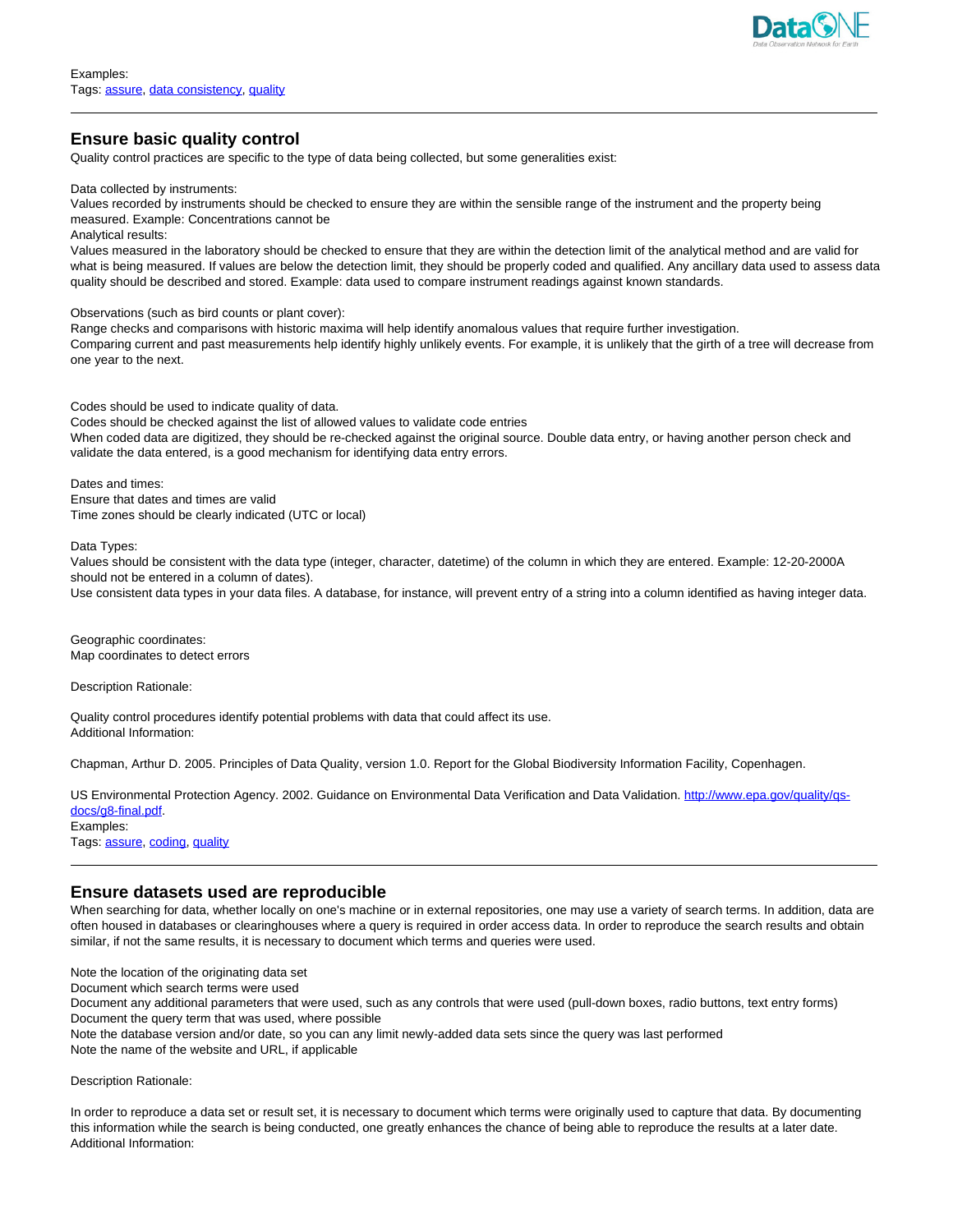

#### Examples:

A query example can either be formatted as a URL string (http://www.google.com/#sclient=psy&hl=en&site=&source=hp&g=data+backup+p...) or a database string (select \* from database\_name where collection\_data IS NOT NULL). Tags:

# **Ensure flexible data services for virtual datasets**

In order for a large dataset to be effectively used by a variety of end users, the following procedures for preparing a virtual dataset are recommended: Identify data service users

Define data access capabilities needed by community(s) of users. For example:

Spatial subsetting Temporal subsetting Parameter subsetting Coordinate transformation Statistical characterization

Define service interfaces based upon Open Standards. For example:

Open Geospatial Consortium (OGC WMS, WFS, WCS) W3C (SOAP) IETF (REST – derived from Hypertext Transfer Protocol [HTTP])

Publish service metadata for published services based upon Open Standards. For example:

Web Services Definition Language (WSDL) RSS/Atom (see Service Casting reference below for an example of a model for publishing service metadata for a variety of service types)

Description Rationale:

Some datasets are too large to efficiently deliver in their entirety, or are not directly usable by some users. To enable their effective use by a variety of end users, data collections may be published as "virtual" datasets that are extracted and/or processed based upon source data and pre-defined functions that deliver products derived from the source data. Additional Information:

Web Service Definition Language: http://www.w3.org/TR/wsdl Service Casting via RSS/Atom: http://wiki.esipfed.org/index.php/Atom\_ServiceCasting\_to\_advertise\_Web\_S. Examples: Tags:

### **Ensure integrity and accessibility when making backups of data**

For successful data replication and backup:

Users should ensure that backup copies have the same content as the original data file.

Calculate a checksum for both the original and the backup copies and compare; if different back up the file again MD5: algorithm to determine check sum http://en.wikipedia.org/wiki/MD5

Compare files to ensure that there are no differences

Document all procedures (e.g., compression / decompression process) to ensure a successful recovery from a backup copy To check the integrity of the backup file, periodically retrieve your backup file, open it on a separate system, and compare to the original file. A data backup is only valuable if it is accessible. When access to a data backup is required, the owner of the backup may not be available. It is important that others know how to access the backup, otherwise the data may not be accessible for recovery. It is important to know the "who, what, when, where, and how" of the backups:

Have contact information available for the person responsible for the data Ensure that those who need access to backups have proper access Communicate what data is being backed up Note how often the data is backed up and where that particular backup is located including

physical location (machine, office, company) file system location

Be aware that there may be different backup procedures for different data sets: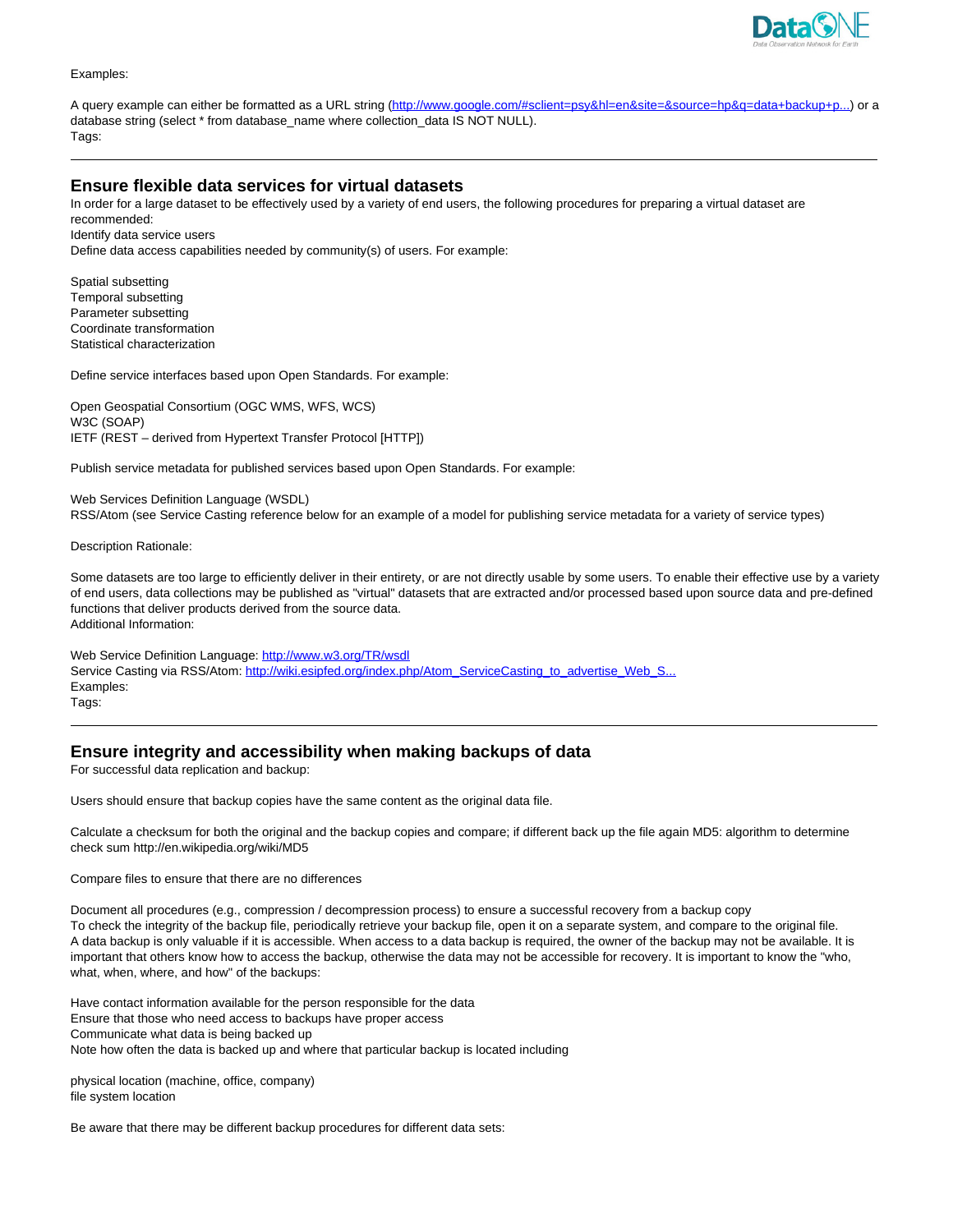

Not all backups may be located in the same location

Depending upon the backup schedule, each iteration of the backup may be located in different locations (for example, more recent backups may be located on-site and older backups may be located off-site)

Have instructions and training available so that others know how to pull the backup and access the necessary data in case you are unavailable

Description Rationale:

For successful preservation a backup data file should contain the same information as the original. Additional Information:

Data Management and Publishing (MIT Libraries) https://libraries.mit.edu/data-management/ Examples: Tags:

### **Ensure the reliability of your storage media**

All storage media, whether hard drives, discs or data tapes, will wear out over time, rendering your data files inaccessible. To ensure ongoing access to both your active data files and your data archives, it is important to continually monitor the condition of your storage media and track its age. Older storage media and media that show signs of wear should be replaced immediately. Use the following guidelines to ensure the ongoing integrity and accessibility of your data:

Test Your Storage Media Regularly: As noted in the "Backup Your Data" best practice, it is important to routinely perform test retrievals or restorations of data you are storing for extended periods on hard drives, discs or tapes. It is recommended that storage media that is used infrequently be tested at least once a year to ensure the data is accessible.

Beware of Early Hardware Failures: A certain percentage of storage media will fail early due to manufacturing defects. In particular, hard drives, thumb drives and data tapes that have electronic or moving parts can be susceptible to early failure. When putting a new drive or tape into service, it is advisable to maintain a redundant copy of your data for 30 days until the new device "settles in."

Determine the Life of Your Hard Drives: When purchasing a new drive unit, note the Mean Time Between Failure (MTBF) of the device, which should be listed on its specifications sheet (device specifications are usually packaged with the unit, or available online). The MTBF is expressed in the number of hours on average that a device can be used before it is expected to fail. Use the MTBF to calculate how long the device can be used before it needs to be replaced, and note that date on your calendar (For example, if the MTBF of a new hard drive is 2,500 hours and you anticipate having the unit powered on for 8 hours a day during the work week, the device should last about 2 years before it needs to be replaced).

Routinely Inspect and Replace Data Discs: Contemporary CD and DVD discs are generally robust storage media that will fail more often from mishandling and improper storage than from deterioration. However lower quality discs can suffer from delamination (separation of the disc layers) or oxidation. It is advisable to inspect discs every year to detect early signs of wear. Immediately copy the data off of discs that appear to be warping or discolored. Data tapes are susceptible both to physical wear and poor environmental storage conditions. In general, it is advisable to move data stored on discs and tapes to new media every 2-5 years (specific estimates on media longevity are available on the web). Handle and Store Your Media With Care: All storage media types are susceptible to damage from dust and dirt exposure, temperature extremes, exposure to intense light, water penetration (more so for tapes and drives than discs), and physical shock. To help prolong its operational life, store your media in a dry environment with a comfortable and stable room temperature. Encapsulate all media in plastic during transportation. Provide cases or plastic sheaths for discs, and avoid handling them excessively.

Description Rationale:

Successful preservation depends in great part on storage media that are in good physical and operational condition. Additional Information:

"Longevity: How Long Do CDs/DVDs/Tapes Last?" DigitalFAQ.com. Last updated April, 2008. http://www.digitalfaq.com/guides/media/longevity.htm

"Reliability and Availability Basics." EventHelix.com. Accessed 2011-05-11. http://www.eventhelix.com/RealtimeMantra/FaultHandling/reliability\_avail. Examples: Tags:

### **Identify and use relevant metadata standards**

Many times significant overlap exists among metadata content standards. You should identify those standards that include the fields needed to describe your data. In order to describe your data, you need to decide what information is required for data users to discover, use, and understand your data. The who, what, when, where, how, why, and a description of quality should be considered. The description should provide enough information so that users know what can and cannot be done with your data.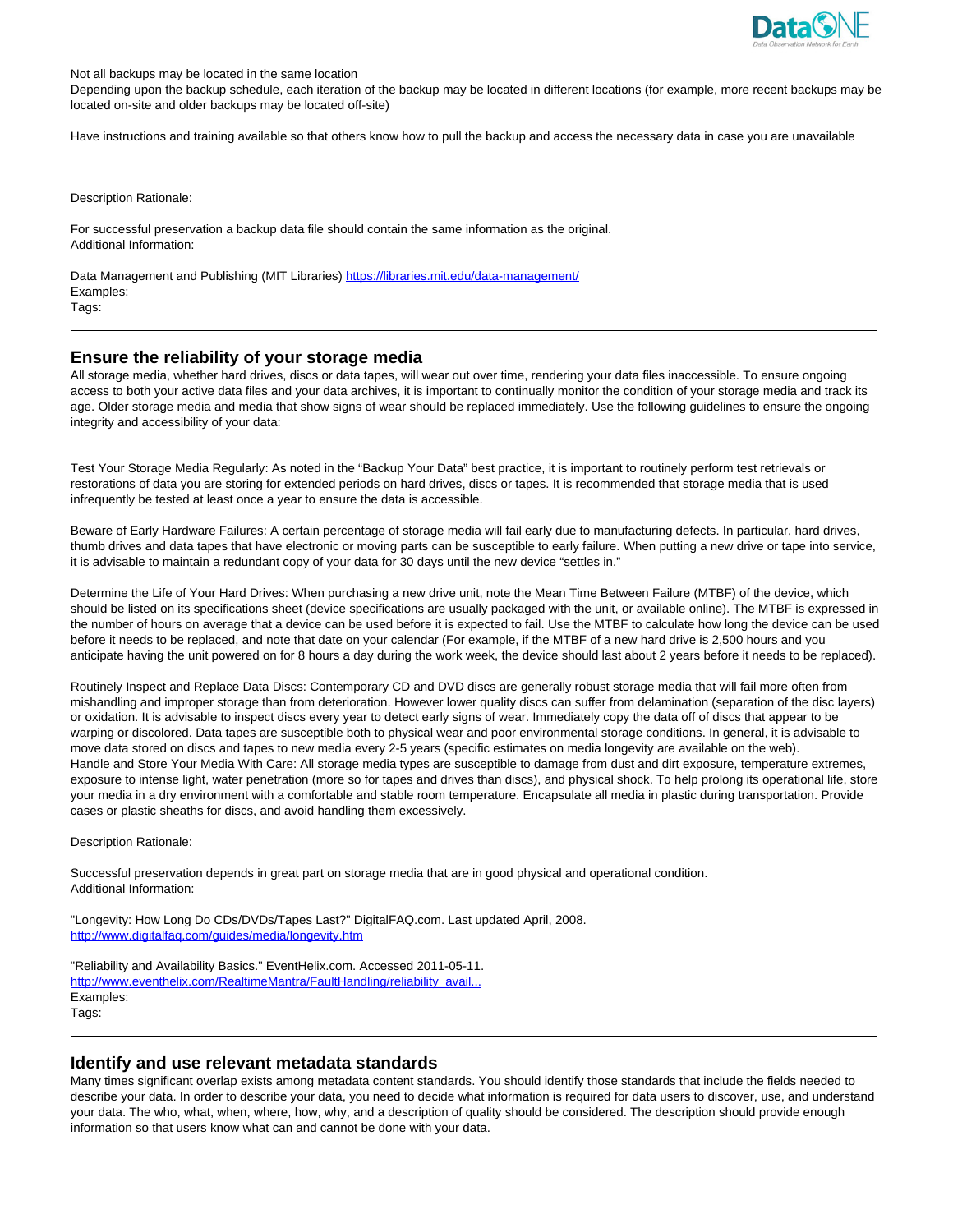

Who: The person and/or organization responsible for collecting and processing the data. Who should be contacted if there are questions about your data?

What: What parameters were measured or observed? What are the units of your measurements or results?

When: A description of the temporal characteristics of your data (e.g., time support, spacing, and extent).

Where: A description of the spatial characteristics of your data (e.g., spatial support, spacing, and extent). What is the geographic location at which the data were collected? What are the details of your field sensor deployment.

How: What methods were used (e.g., sensors, analytical instruments, etc.). Did you collect physical samples or specimens? What analytical methods did you use to measure the properties of your samples/specimens? Is your result a field or laboratory result? Is your result an observation or a model simulation?

Why: What is the purpose of the study or the data collection? This can help others determine whether your data is fit for their particular purpose or not.

Quality: Describe the quality of the data, which will help others determine whether your data is fit for their purpose or not.

Considering a number of metadata content standards may help you fine-tune your metadata content needs. There may be content details or elements from multiple standards that can be added to your requirements to help users understand your data or methods. You wouldn't know this unless you consider multiple content standards.

If the project or grant requirements define a particular metadata standard, incorporate it into the data management plan

If the community has a recommended or has a most commonly used metadata standard, use it

Consider using a metadata standard that is interoperable with many systems, repositories, and harvesters If the community's preferred metadata standard is not widely interoperable, consider creating metadata using a simple but interoperable standard, e.g. Dublin Core, in addition to the main standard.

Useful Definitions:

Metadata Content Standard: A Standard that defines elements users can expect to find in metadata and the names and meaning of those elements.

Metadata Format Standard: A Standard that defines the structures and formats used to represent or encode elements from a content standard.

Description Rationale:

The metadata standards that you use determine the communities that can easily use your data. Additional Information:

Beall, Jeffrey. 2007. "Metadata for Digitization Projects: Discrete Criteria for Selecting and Comparing Metadata Schemes - Reflecting further on schema selection, Jeffrey enumerates twelve points of comparison to help one decide which of the many schemas available best suits one digital project". Against the Grain. 19 (1): 28.

Eichenlaub, N. 2010. "Metadata for Digital Resources: Implementation, Systems Design and Interoperability, by Muriel Foulonneau and Jenn Riley". CATALOGING AND CLASSIFICATION QUARTERLY. 48 (4): 348-351.

UK Digital Curation Centre (DCC) Disciplinary Metadata Catalog http://www.dcc.ac.uk/resources/metadata-standards

Seeing Standards: A Visualization of the Metadata Universe http://jennriley.com/metadatamap/

Xu W, and M Okada. 2007. "EBM metadata based on Dublin Core better presenting validity of clinical trials". Journal of Medical Systems. 31 (5): 337-43. Examples:

Tags:

# **Identify data sensitivity**

Steps for the identification of the sensitivity of data and the determination of the appropriate security or privacy level are:

Determine if the data has any confidentiality concerns

Can an unauthorized individual use the information to do limited, serious, or severe harm to individuals, assets or an organization's operations as a result of data disclosure?

Would unauthorized disclosure or dissemination of elements of the data violate laws, executive orders, or agency regulations (i.e., HIPPA or Privacy laws)?

Does the data have any integrity concerns?

What would be the impact of unauthorized modification or destruction of the data?

Would it reduce public confidence in the originating organization?

Would it create confusion or controversy in the user community?

Could a potentially life-threatening decision be made based on the data or analysis of the data?

Are there any availability concerns about the data?

Is the information time-critical? Will another individual or system be relying on the data to make a time-sensitive decision (i.e. sensing data for earthquakes, floods, etc.)?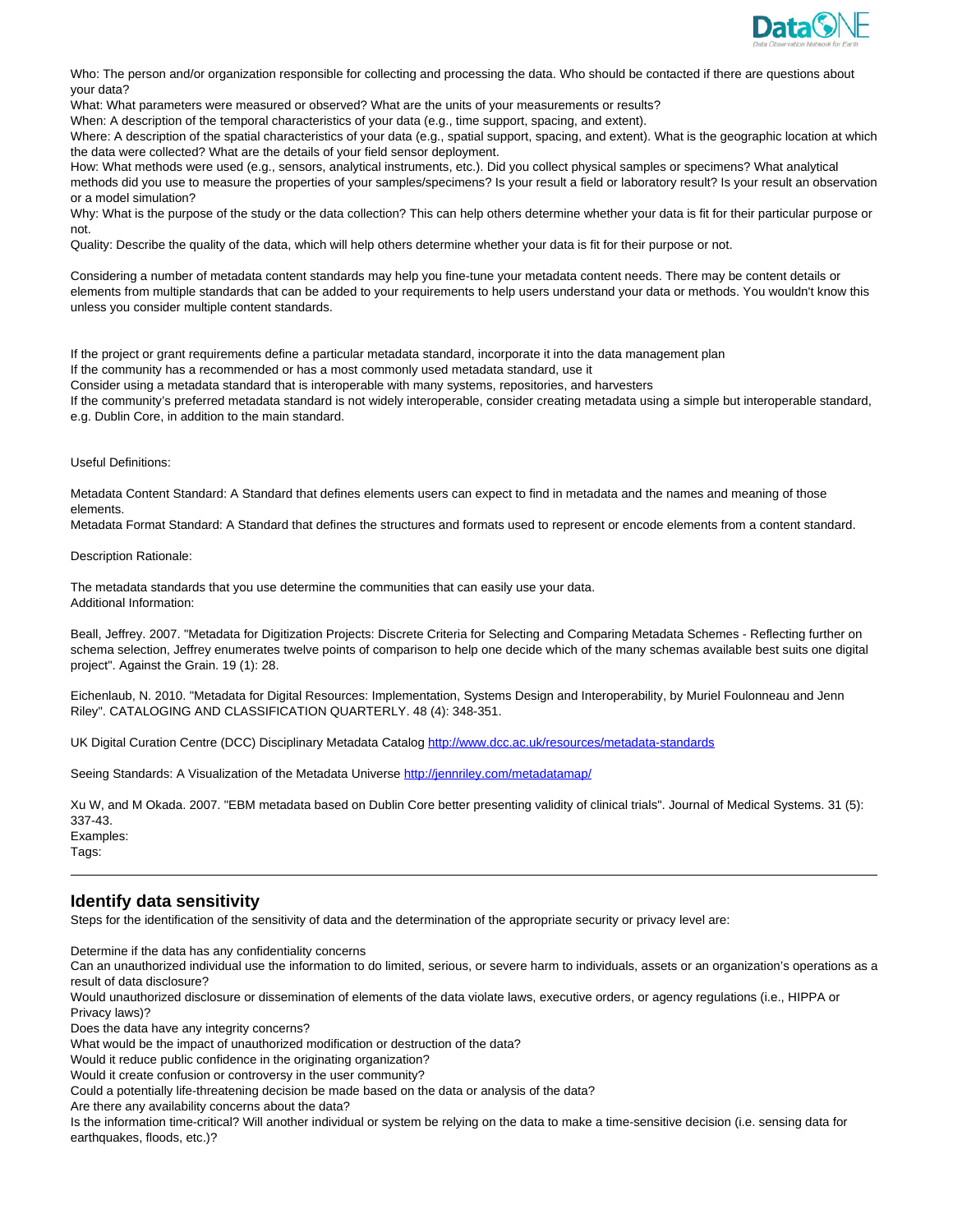

Document data concerns identified and determine overall sensitivity (Low, Moderate, High)

Low criticality would result in a limited adverse effect to an organization as a result of the loss of confidentiality, integrity, or availability of the data. It might mean degradation in mission capability or result in minor harm to individuals.

Moderate criticality would result in a serious adverse effect to an organization as a result of the loss of confidentiality, integrity, or availability of the data. It might mean a severe degradation or loss of mission capability or result in significant harm to individuals that does not involve loss of life or serious life threatening injuries.

High criticality would result in a severe or catastrophic adverse effect as a result of the loss of confidentiality, integrity, or availability of the data. It might cause a severe degradation in or loss of mission capability or result in severe or catastrophic harm to individuals involving loss of life or serious life threatening injuries.

Develop data access and dissemination policies and procedures based on sensitivity of the data and need-to-know. Develop data protection policies, procedures and mechanisms based on sensitivity of the data.

Description Rationale:

The identification of the sensitivity and importance of data or information processed on an information system is essential to the determination of the appropriate security and privacy considerations to ensure the confidentiality, integrity, and availability of the data as well as data sharing decisions.

Additional Information:

FIPS Pub 199, Standards for Security Categorization of Federal Information and Information Systems: http://csrc.nist.gov/publications/fips/fips199/FIPS-PUB-199-final.pdf

Guide for Mapping Types of Information and Information Systems to Security Categories: (2 Volumes) - Volume 1: Guide Volume 2: Appendices http://csrc.nist.gov/publications/nistpubs/800-60-rev1/SP800-60\_Vol1-Rev... http://csrc.nist.gov/publications/nistpubs/800-60-rev1/SP800-60\_Vol2-Rev... Examples:

Tags: access, data archives, plan, preserve

### **Identify data with long-term value**

As part of the data life cycle, research data will be contributed to a repository to support preservation and discovery. A research project may generate many different iterations of the same dataset - for example, the raw data from the instruments, as well as datasets which already include computational transformations of the data.

In order to focus resources and attention on these core datasets, the project team should define these core data assets as early in the process as possible, preferably at the conceptual stage and in the data management plan. It may be helpful to speak with your local data archivist or librarian in order to determine which datasets (or iterations of datasets) should be considered core, and which datasets should be discarded. These core datasets will be the basis for publications, and require thorough documentation and description.

Only the datasets which have significant long-term value should be contributed to a repository, requiring decisions about which datasets need to be kept.

If data cannot be recreated or it is costly to reproduce, it should be saved.

Four different categories of potential data to save are observational, experimental, simulation, and derived (or compiled).

Your funder or institution may have requirements and policies governing contribution to repositories.

Given the amount of data produced by scientific research, keeping everything is neither practical nor economically feasible. Description Rationale:

Decisions about what data to keep will help to focus project resources on those data that should be stored for long-term preservation. Additional Information:

Whyte, Angus. Appraise and Select Research Data for Curation. Digital Curation Centre. http://www.dcc.ac.uk/resources/how-quides/appraiseselect-research-data

Examples: Tags: data archives, preserve, storage

### **Identify missing values and define missing value codes**

Missing values should be handled carefully to avoid their affecting analyses. The content and structure of data tables are best maintained when consistent codes are used to indicate that a value is missing in a data field. Commonly used approaches for coding missing values include:

Use a missing value code that matches the reporting format for the specific parameter. For example, use ""-999.99"", when the reporting format is a FORTRAN-like F7.2.

For character fields, it may be appropriate to use ""Not applicable"" or ""None"" depending upon the organization of the data file. It might be useful to use a placeholder value such as ""Pending assignment"" when compiling draft information to facilitate returning to incomplete fields.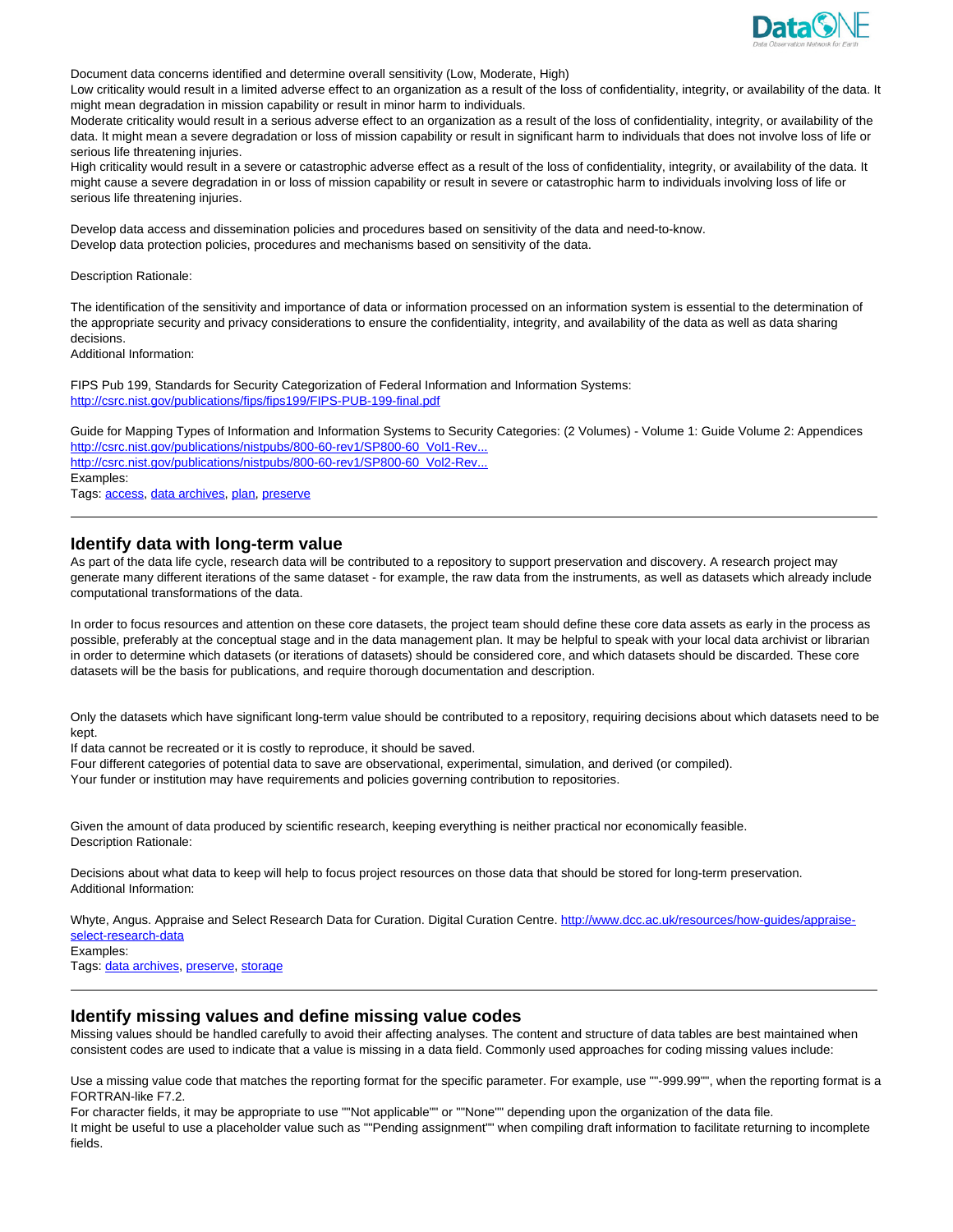

Do not use character codes in an otherwise numeric field.

Whatever missing value is chosen, it should be used consistently throughout all data associated files and identified in the metadata and/or data description files.

Description Rationale:

Missing values are common in environmental data and affect the interpretation, analysis and calculations. Therefore, they need to be carefully defined and properly described. In addition many instruments will automatically add missing value codes in their datastream which will have to be dealt with for storage and analysis. Additional Information:

Monitoring programs like EPA, USGS, etc. have online documentation on how do handle missing values and can be consulted.

L. A. Hook, L.A., T.W. Beaty, S. SanthanaVannan, L. Baskaran, and R. B. Cook. 2007. Best Practices for Preparing Environmental Data Sets to Share and Archive. http://dx.doi.org/10.3334/ORNLDAAC/BestPractices-2010 Cook, R. B., Olson, R. J., Kanciruk, P., and Hook, L. A. 2001. Best Practices for Preparing Ecological and Ground-Based Data Sets to Share and Archive. Bulletin of ESA 82: 138-141. http://www.jstor.org/stable/20168543 Borer, E. T., Seabloom, E. W., Jones, M. B., & Schildhauer, M. 2009. Some Simple Guidelines for Effective Data Management. Bull. of ESA 90: 209-214. https://doi.org/10.1890/0012-9623-90.2.205 Examples: Tags:

**Identify most appropriate software**

Follow the steps below to choose the most appropriate software to meet your needs.

Identify what you want to achieve (discover data, analyze data, write a paper, etc.) Identify the necessary software features for your project (i.e. functional requirements) Identify logistics features of the software that are required, such as licensing, cost, time constraints, user expertise, etc. (i.e. non-functional requirements)

Determine what software has been used by others with similar requirements

Ask around (yes, really); find out what people like Find out what software your institution has licensed Search the web (e.g. directory services, open source sites, forums) Follow-up with independent assessment

Generate a list of software candidates Evaluate the list; iterate back to Step 1 as needed As feasible, try a few software candidates that seem promising

Description Rationale:

By carefully considering software choice before a project begins, costs, requirements, and limitations can be addressed early in the data life cycle. Additional Information:

Open source sites: https://sourceforge.net/, http://git-scm.com, etc. Forums: http://stackoverflow.com

Examples: Tags:

# **Identify outliers**

Outliers may not be the result of actual observations, but rather the result of errors in data collection, data recording, or other parts of the data life cycle. The following can be used to identify outliers for closer examination:

Statistical determination: Outliers may be detected by using Dixon's test, Grubbs test or the Tietjen-Moore test.

Visual determination: Box plots are useful for indicating outliers Scatter plots help identify outliers when there is an expected pattern, such as a daily cycle

Comparison to related observations:

Difference plots for co-located data streams can show unreasonable variation between data sources. Example: Difference plots from weather stations in close proximity or from redundant sensors can be constructed. Comparisons of two parameters that should covary can indicate data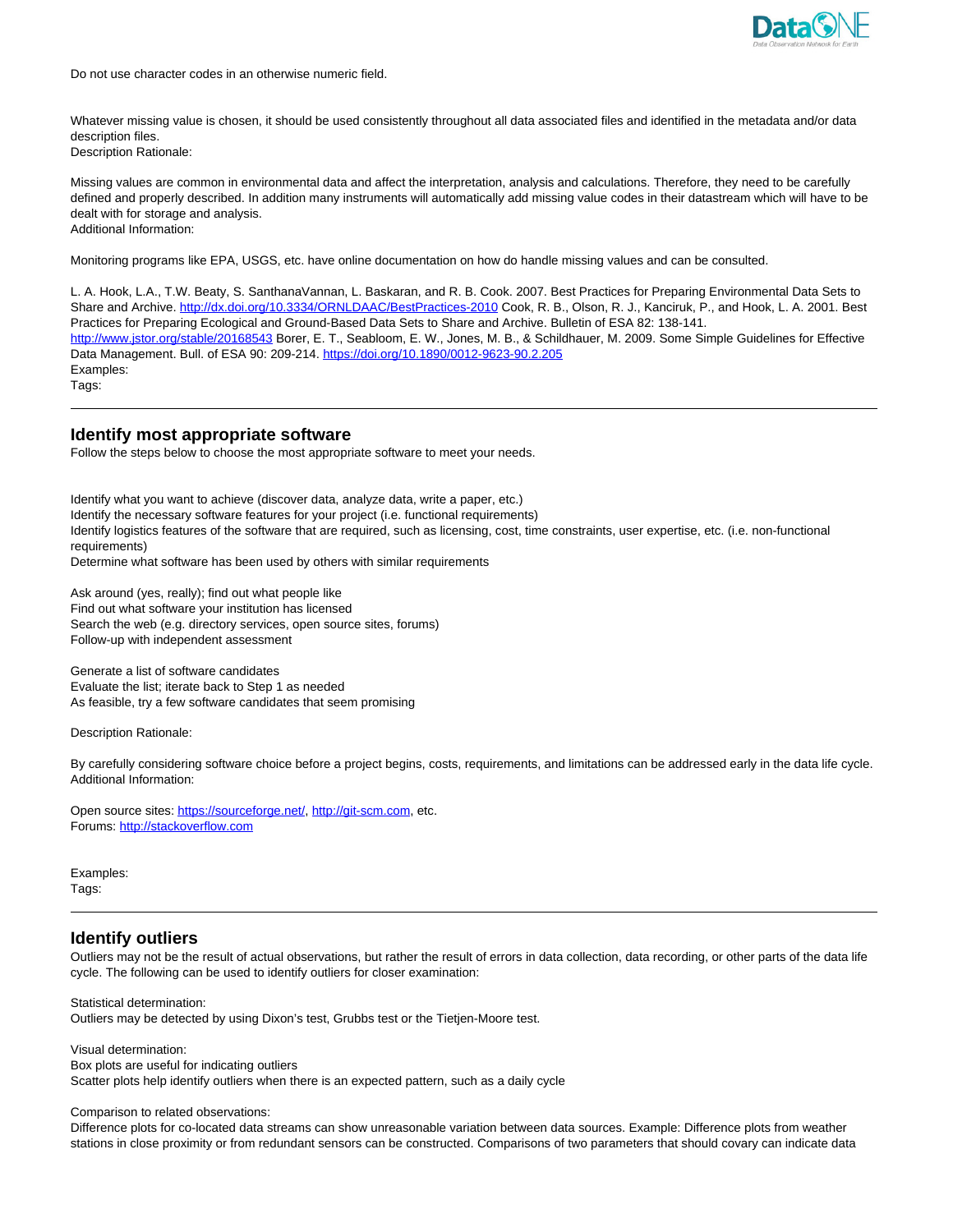

contamination. Example: Declining soil moisture and increasing temperature are likely to result in decreasing evapotranspiration.

No outliers should be removed without careful consideration and verification that they are not representing true phenomena. Description Rationale:

Outliers may represent data contamination, a violation of the assumptions of the study, or failure of the instrumentation. Although outliers may be valid observations it is important to identify and examine their validity. Additional Information:

V. Barnett and T. Lewis, Outliers in Statistical Data (John Wiley & Sons, 2d ed., New York, NY, 1985).

Edwards, D. 2000. Data Quality Assurance. Pages 70-91 in: Ecological Data: design, management, and processing. Michener, W. and Brunt, J., eds. Blackwell Science Ltd. (ISBN: 0-682-05231-7) Examples:

Tags: analyze, annotation, assure, quality

### **Identify suitable repositories for the data**

Shaping the data management plan towards a specific desired repository will increase the likelihood that the data will be accepted into that repository and increase the discoverability of the data within the desired repository. When beginning a data management plan:

Look to the data management guidelines of the project/grant for a required repository Ask colleagues what repositories are used in the community Determine if your local institution has a repository that would be appropriate (and might be required) for depositing your data Check the DataONE website for a list of potential repositories.

Description Rationale:

Shaping the data management plan towards a specific desired repository will increase the likelihood that the data will be accepted into that repository and increase the discoverability of the data within the desired repository. Additional Information:

Digging into Data List of Repositories: https://diggingintodata.org/Repositories Registry of Research Data Repositories: https://www.re3data.org Simmons list of repositories: http://oad.simmons.edu/oadwiki/data\_repositories Examples:

Scenario: An ornithologist is creating a data management plan for migratory bird data. She would like to ultimately put her data in eBird. She looks at the repository to find its rules for data management to incorporate in her plan. Tags:

### **Identify values that are estimated**

Data tables should ideally include values that were acquired in a consistent fashion. However, sometimes instruments fail and gaps appear in the records. For example, a data table representing a series of temperature measurements collected over time from a single sensor may include gaps due to power loss, sensor drift, or other factors. In such cases, it is important to document that a particular record was missing and replaced with an estimated or gap-filled value.

Specifically, whenever an original value is not available or is incorrect and is substituted with an estimated value, the method for arriving at the estimate needs to be documented at the record level. This is best done in a qualifier flag field. An example data table including a header row follows:

Day, Avg Temperature, Flag 1, 31.2, actual 2, 32.3, actual 3, 33.4, estimated 4, 35.8, actual

Description Rationale:

Correct interpretation of the content of a data table typically depends on knowing which data values were actually recorded in the field or estimate using other approaches. Additional Information:

Hook, Les A., Suresh K. Santhana Vannan, Tammy W. Beaty, Robert B. Cook, and Bruce E. Wilson. 2010. Best Practices for Preparing Environmental Data Sets to Share and Archive. Available online (http://daac.ornl.gov/PI/BestPractices-2010.pdf) from Oak Ridge National Laboratory Distributed Active Archive Center, Oak Ridge, Tennessee, U.S.A. doi:10.3334/ORNLDAAC/BestPractices-2010 Examples:

Tags: analyze, assure, flag, quality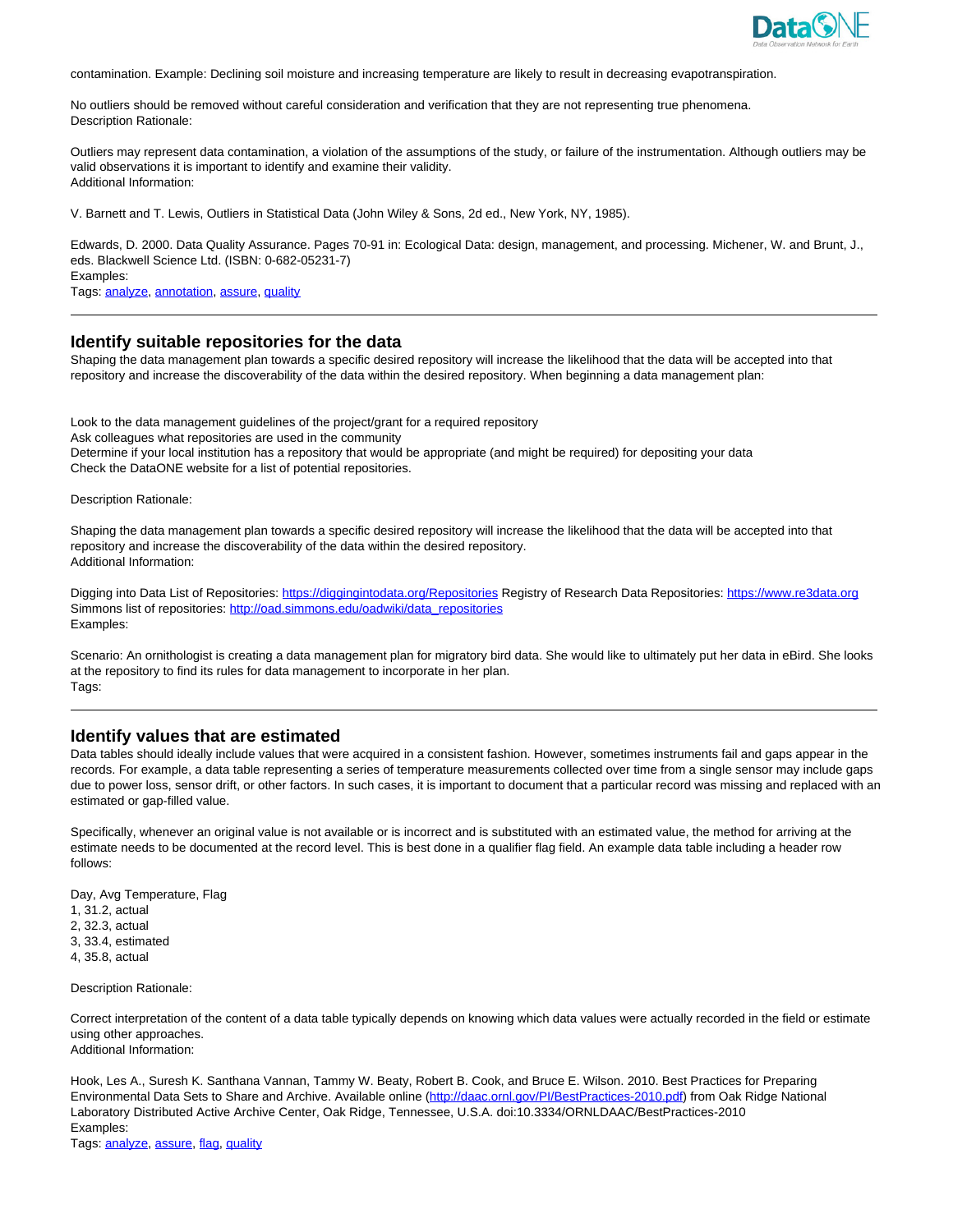

# **Maintain consistent data typing**

Choose the right data type and precision for data in each column. As examples: (1) use date fields for dates; and (2) use numerical fields with decimal places precision. Comments and explanations should not be included in a column that is meant to include numeric values only. Comments should be included in a separate column that is designed for text. This allows users to take advantage of specialized search and computing functionality and improves data quality. If a particular spreadsheet or software system does not support data typing, it is still recommended that one keep the data type consistent within a column and not mix numbers, dates and text. Description Rationale:

Strict data typing provides quality control and enables extended analytical procedures such as date calculations and quality assurance procedures. Additional Information:

Examples:

Tags: database, describe, documentation, format, metadata

# **Mark data with quality control flags**

As part of any review or quality assurance of data, potential problems can be categorized systematically. For example data can be labeled as 0 for unexamined, -1 for potential problems and 1 for "good data." Some research communities have developed standard protocols; check with others in your discipline to determine if standards for data flagging already exist.

The marine community has many examples of quality control flags that can be found on the web. There does not yet seem to be standards across the marine or terrestrial communities. Description Rationale:

Data quality should be able to be assessed by potential data users so that any problems are identified early in a project. Additional Information: Examples:

Some marine examples - Several standards and cross walk between standards at solar radiation data http://solardat.uoregon.edu/QualityControlFlags.html www.oceandatastandards.org Tags: assure, coding, data quality, flag

# **Plan data management early in your project**

A Data Management Plan should include the following information:

Types of data to be produced and their volume

Who will produce the data

Standards that will be applied

File formats and organization, parameter names and units, spatial and temporal resolution, metadata content, etc.

Methods for preserving the data and maintaining data integrity

What hardware / software resources are required to store the data How will the data be stored and backed up Describe the method for periodically checking the integrity of the data

Access and security policies;

What access requirements does your sponsor have Are there any privacy / confidentiality / intellectual property requirements Who can access the data:

During active data collection When data are being analyzed and incorporated into publications When data have been published After the project ends How should the data be cited and the data collectors acknowledged

Plans for eventual transition of the data to an archive after the project ends

Identify a suitable data center within your discipline Establish an agreement for archival Understand the data center's requirements for submission and incorporate into data management plan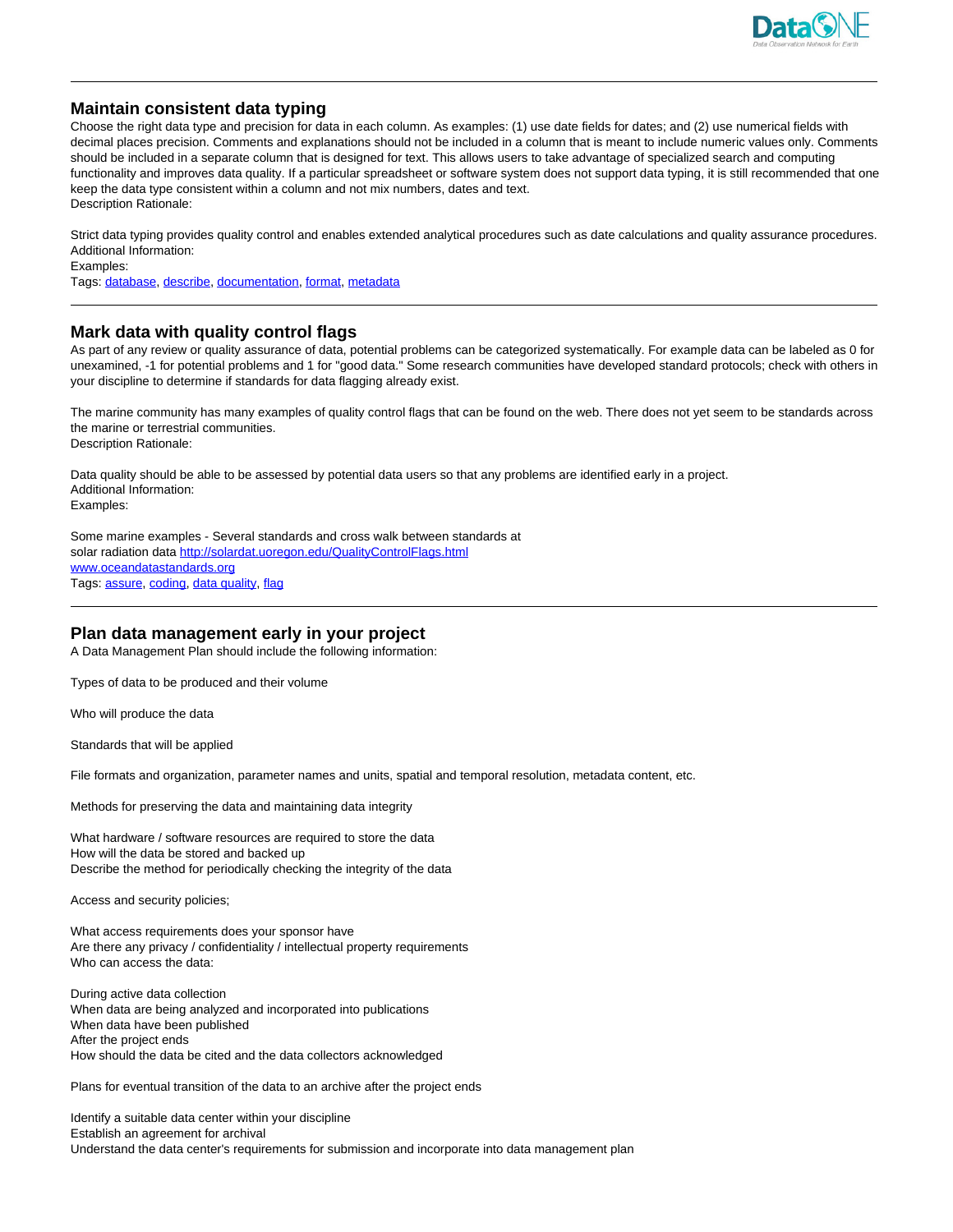

Description Rationale:

When you develop hypotheses and the design of sample collection for your new project, you should also plan for data management. Careful planning for data management before you begin your research and throughout the data's life cycle is essential to improve the data's usability, and ensure data's preservation and access both during the project and well into the future. Additional Information:

Australian National University Data Management Planning: http://www.ands.org.au/working-with-data/data-management/data-management.

MIT Data Management Planning: https://libraries.mit.edu/data-management/

UK Data Archive Data Management and Sharing Plan: http://www.data-archive.ac.uk/news/publications/managingsharing.pdf Examples: Tags:

# **Plan for effective multimedia management**

Multimedia data present unique challenges for data discovery, accessibility, and metadata formatting and should be thoughtfully managed. Researchers should establish their own requirements for management of multimedia during and after a research project using the following guidelines. Multimedia data includes still images, moving images, and sound. The Library of Congress has a set of web pages discussing many of the issues to be considered when creating and working with multimedia data. Researchers should consider quality, functionality and formats for multimedia data. Transcriptions and captioning are particularly important for improving discovery and accessibility.

Storage of images solely on local hard drives or servers is not recommended. Unaltered images should be preserved at the highest resolution possible. Store original images in separate locations to limit the chance of overwriting and losing the original image.

Ensure that the policies of the multimedia repository are consistent with your general data management plan.

There are a number of options for metadata for multimedia data, with many MPEG standards (http://mpeg.chiariglione.org/), and other standards such as PBCore (http://pbcore.org/).

The following web pages have sections describing considerations for quality and functionality and formats for each of still images, sound (audio) and moving images (video).

Sustainability of Digital Formats Planning for Library of Congress Collections:

Still Images Sound Moving Images

Online, generic multimedia repositories and tools (e.g. YouTube, Vimeo, LIFE)

provide domain-specific metadata fields and controlled vocabularies customized for expert users are highly discoverable for those in the same domain can provide assistance in curating metadata optimize scientific use cases such as vouchering, image analysis rely on research or institutional/federal funding may require high-quality multimedia, completeness of metadata, or restrict manipulation may not be open to all may provide APIs for sharing or re-use for other projects are recognized as high-quality, scientific repositories may migrate multimedia to new formats (e.g. analog to digital) may have restrictions on bandwidth usage

Some institutions or projects maintain digital asset management systems, content management systems, or other collections management software (e.g. Specify, KE Emu) which can manage multimedia along with other kinds of data

projects or institutions should provide assistance may be mandated by institution may be more convenient, e.g. when multiple data types result from a project may not be optimized for discovery, access, or re-use usually not domain-specific may or may not be suitable for long-term preservation

Description Rationale:

Multimedia metadata is particularly important for discovery as the objects do not contain text that can be indexed. Additional Information: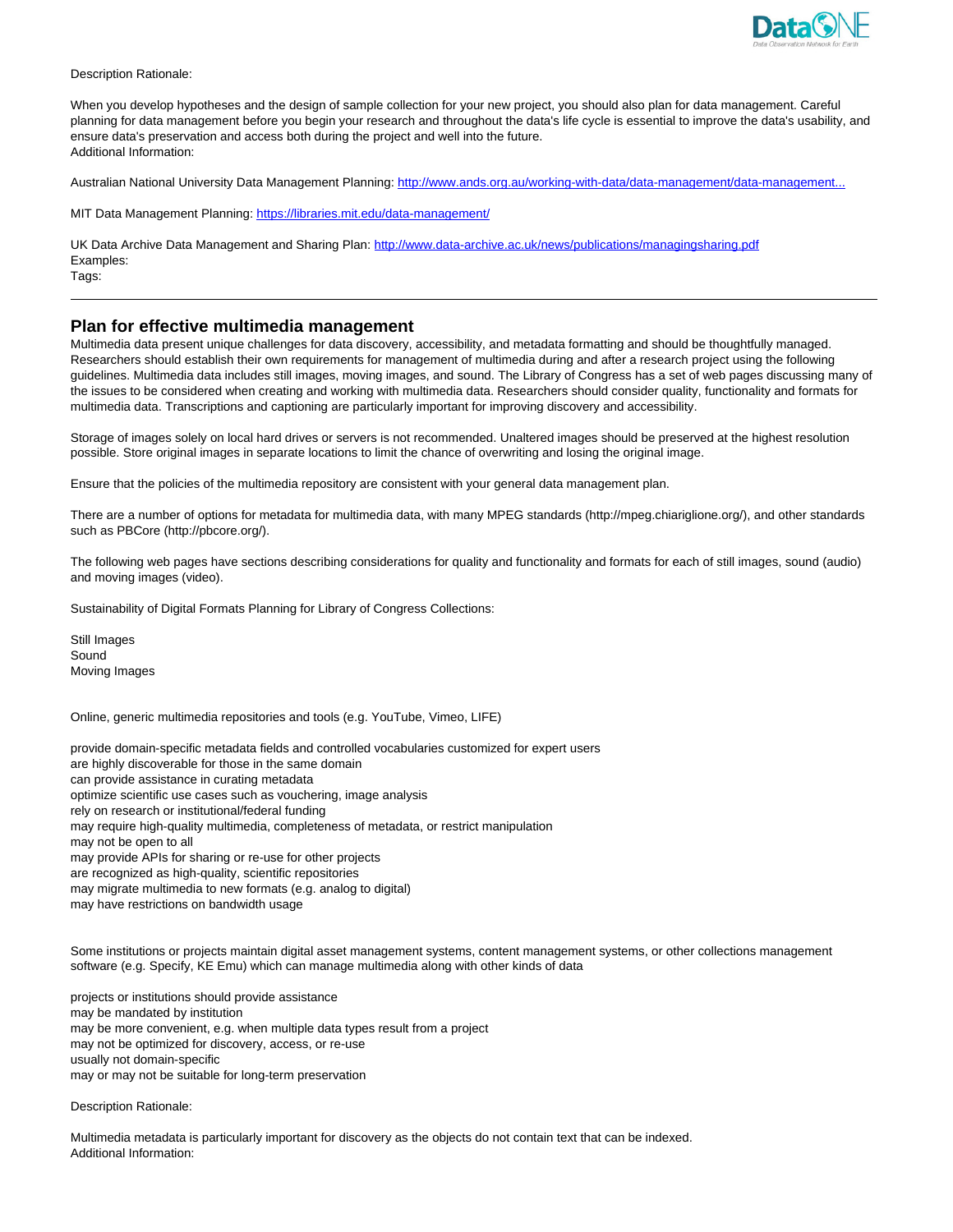

"Multimedia Semantics - The Role of Metadata": http://www.springer.com/engineering/computational+intelligence+and+compl... "Multimedia Semantics: Metadata, Analysis and Interaction": http://www.wiley.com/WileyCDA/WileyTitle/productCd-0470747005.html Examples:

http://web.archive.org/web/20180919181934/http://www.metadataworkinggrou... http://macaulaylibrary.org/building-the-archive Tags:

# **Preserve information: keep your raw data raw**

In order to preserve the raw data for future use:

Do not make any changes / corrections to the original raw data file

Use a scripted language (e.g., R) or a software language that can be documented (eg., C, Java, Python, etc.) to perform analysis or make corrections and save that information in a separate file

The code, along with appropriate documentation will be a record of the changes The code can be modified and rerun, using the raw data file as input, if needed

Consider making your original data file read-only, so it cannot be inadvertently altered.

Avoid spreadsheet software and other Graphical User Interface-based software. They may seem convenient, but changes are made without a clear record of what was done or why. Spreadsheets provide incredible freedom and power for manipulating data, but if used inappropriately can create tremendous problems. For this reason special attention needs to be paid to adhering to best practices in organizing data in spreadsheets. Particularly important best practices that are also highlighted elsewhere are:

Data should be organized in columns with each column representing only a single type of data (number, date, character string. An exception to this is that sometimes a header line containing column names (sometimes called variable or field names) may be placed at the top of a column. Each data line should be complete, that is, each line of the data should contain data for each column. Sometimes in spreadsheets, to promote human readability, values will be provided only when they change. However, if the data is sorted, the relationships would become scrambled. An exception to this rule is if a data item is really missing (and not just omitted for human readability)a missing value code might be used.

Additional best practices regarding consistent use of codes for categorical variables, and informative field names also apply, but keeping the data in consistent and complete columns are the most important.

A key test is whether the data from a spreadsheet can be exported as a delimited text file, such as a comma-separated-value (.csv) file that can be read by other software. If columns are not consistent the resulting data may cause software such as relational databases (e.g., MySQL, Oracle, Access) or statistical software (e.g., R, SAS, SPSS) to record errors or even crash.

As a general rule, spreadsheets make a poor archival data format. Standards for spreadsheet file formats change frequently or go out of fashion. Even within a single software package (e.g., Excel) there is no guarantee that future versions of the software will read older file versions. For this reason, and as specified in other best practices, generic (e.g., text) formats such as comma-separated-value files are preferred.

Sometimes it is the formulae embedded in a spreadsheet, rather than the data values themselves that are important. In this case, the spreadsheet itself may need to be archived. The danger of the spreadsheet being rendered obsolete or uninterpretable may be reduced by exporting the spreadsheet in a variety of forms (e.g., both as .xls and as .xlsx formats). However the long-term utility of the spreadsheet may still depend on periodic opening of the archived spreadsheet and saving it into new forms.

Upgrades and new versions of software applications often perform conversions or modifications to data files produced in older versions, in many cases without notifying the user of the internal change(s).

Many contemporary software applications that advertise forward compatibility for older files actually perform significant modifications to both visible and internal file contents. While this is often not a problem, there are cases where important elements like numerical formulas in a spreadsheet, are changed significantly when they are converted to become compatible with a current software package. The following practices will help ensure that your data files maintain their original fidelity in the face of application updates and new releases:

Where practical, continue using the version of the software that was originally used to create the data file to view and manipulate the file contents (For example, if Excel 97 was used to create a spreadsheet that contains formulas and formatting, continue using Excel 97 to access those data files as long as possible).

When forced to use a newer version of a software package to open files created with an older version of the application, first save a copy of the original file as a safeguard against irretrievable modification or corruption.

Carefully inspect older files that have been opened/converted to be compatible with newer versions of an application to ensure data fidelity has been carried forward. Where possible, compare the converted files to copies of the original files to ensure there have been no data modifications during conversion.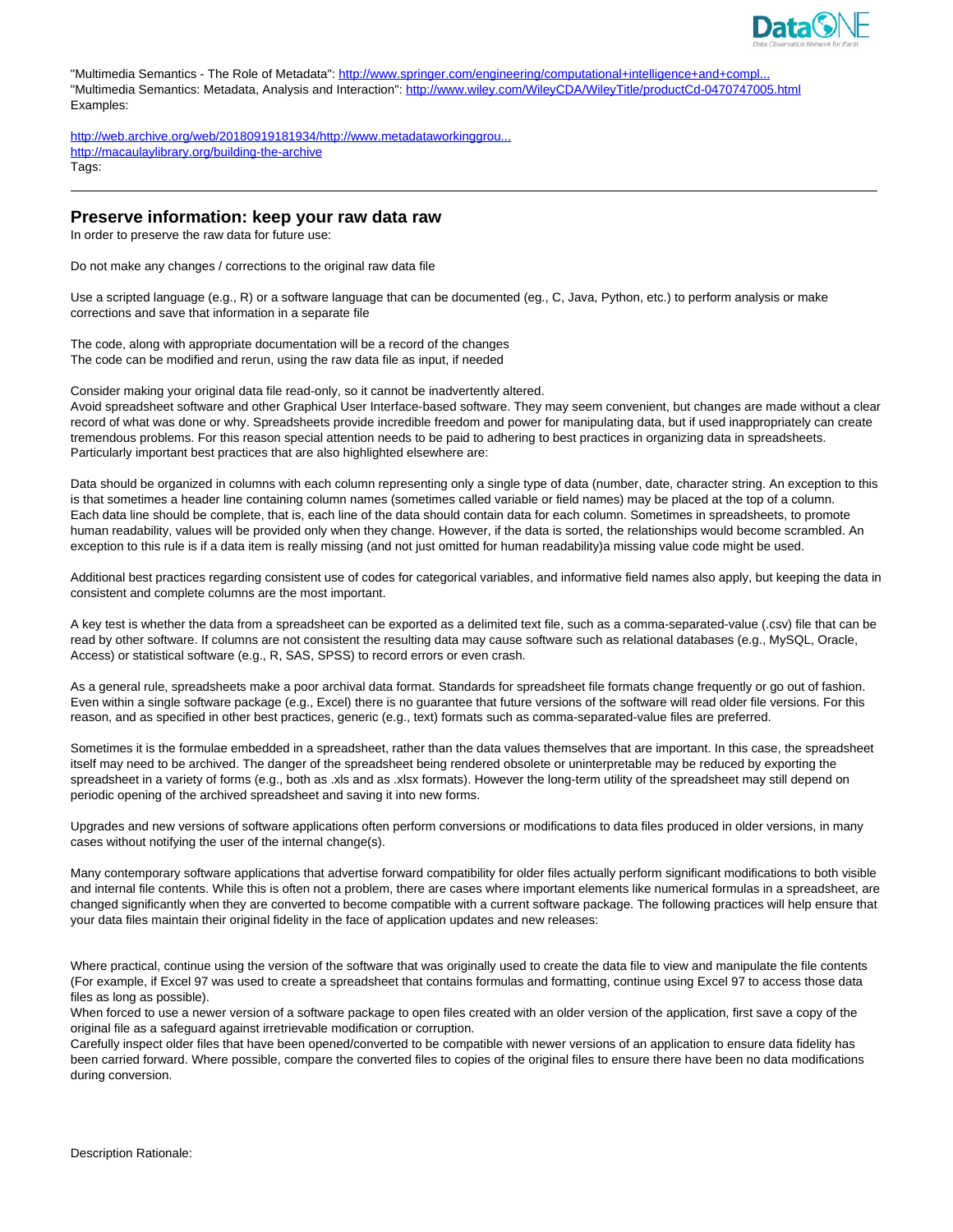

Preserve the information content of your original raw data. Additional Information:

Borer et al. 2009. Some Simple Guidelines for Effective Data Management. Bull. of ESA 90: 209-214 https://doi.org/10.1890/0012-9623-90.2.205 Examples:

Tags:

### **Provide a citation and document provenance for your dataset**

For appropriate attribution and provenance of a dataset, the following information should be included in the data documentation or the companion metadata file:

Name the people responsible for the dataset throughout the lifetime of the dataset, including for each person:

Name Contact information Role (e.g., principal investigator, technician, data manager)

According to the International Polar Year Data and Information Service, an author is the individual(s) whose intellectual work, such as a particular field experiment or algorithm, led to the creation of the dataset. People responsible for the data can include: individuals, groups, compilers or editors.

Description of the context of the dataset with respect to a larger project or study (include links and related documentation), if applicable. Revision history, including additions of new data and error corrections. Links to source data, if the data in one dataset were derived from data in another dataset. List of project support (e.g., funding agencies, collaborators, material support). Describe how to properly cite the dataset. The data citation should include:

All contributors date of dataset publication Title of dataset media or URL Data publisher Identifier (Digital Object Identifier)

Description Rationale:

Documenting the dataset origin, history, and contact information allows for proper citation of datasets. By encouraging the proper citation of datasets, data providers and publishers receive appropriate credit for their efforts. Additional Information:

The Oak Ridge National Laboratory Distributed Active Archive Center has guidance and rational for citing data sets: Editorial: Citations to Published Data Sets

Buneman P, Khanna S, Tan W. 2001. Why and Where: A Characterization of Data Provenance. Pp. 316-330 in Lecture Notes in Computer Science. Springer Berlin/Heidelberg. https://doi.org/10.1007/3-540-44503-X\_20

Osterweil LJ, Clarke LA, Ellison AM, Boose E, Podorozhny R, Wise A. 2010. Clear and precise specification of ecological data management processes and dataset provenance. IEEE Transations on Automation Science and Engineering 7(1):189-195. https://doi.org/10.1109/TASE.2009.2021774

Simmhan YL, Plale B, Gannon D. 2005. A survey of data provenance in e-science. ACM SIGMOD 34(3):31-36. https://doi.org/10.1145/1084805.1084812 Examples:

Turner, D.P., W.D.Ritts, and M. Gregory. 2006. BigFoot NPP Surfaces for North and South American Sites, 2002-2004. Data set. Available on-line (http://daac.ornl.gov) from Oak Ridge National Laboratory Distributed Active Archive Center, Oak Ridge, Tennessee, U.S.A. doi:10.3334/ORNLDAAC/750. Tags:

# **Provide budget information for your data management plan**

As a best practice, one must first acknowledge that the process of managing data will incur costs. Researchers should plan to address these costs and the allocation of resources in the early planning phases of the project. This best practice focuses on data management costs during the life cycle of the project, and does not aim to address costs of data beyond the end of the project.

Budgeting and costing for your project is dependent upon institutional resources, services, and policies. We recommended that you verify with your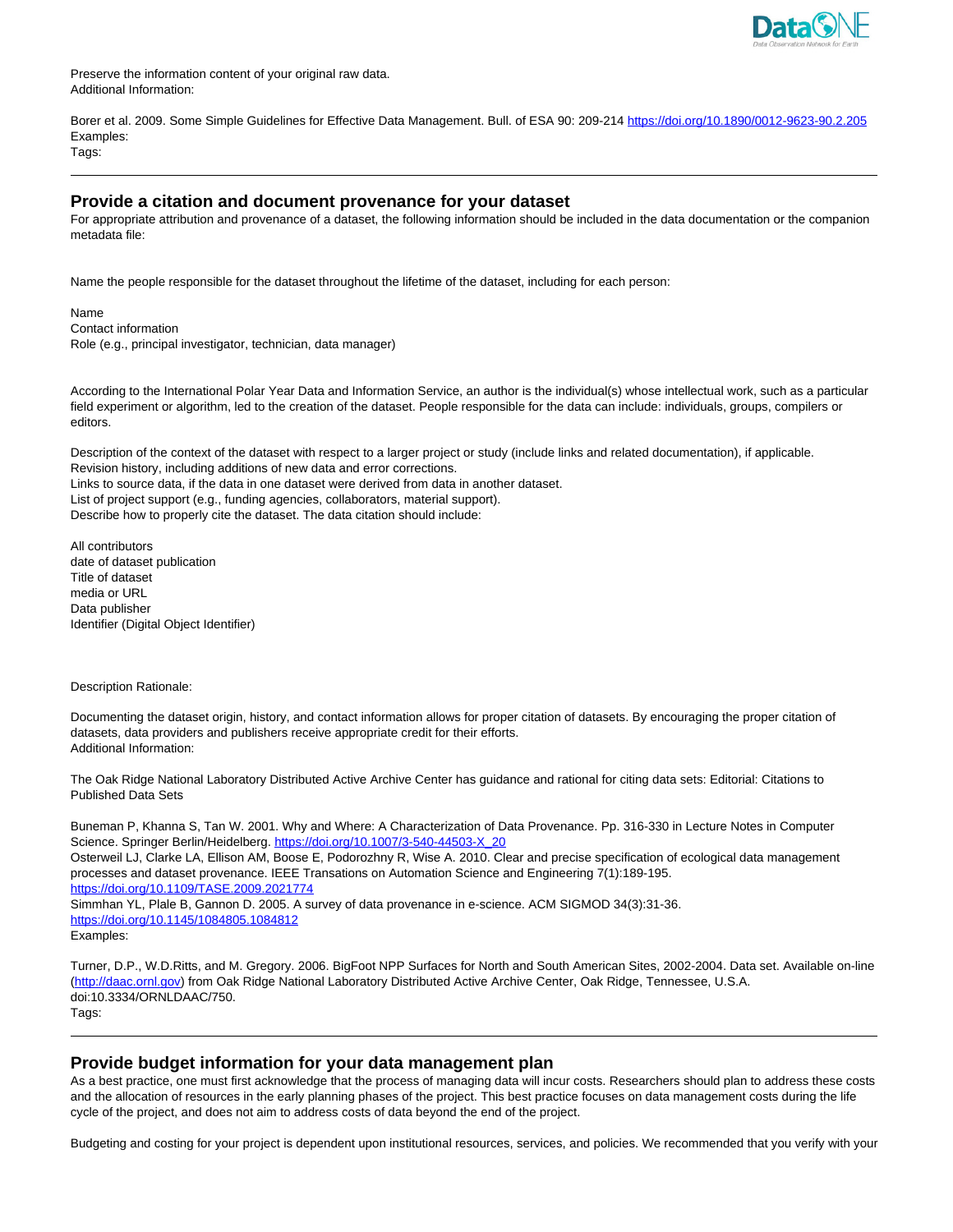

sponsored project office, your office of research, tech transfer resources, and other appropriate entities at your institution to understand resources available to you.

There are a variety of approaches to budgeting for data management costs. All approaches should address the following costs in each phase:

short-term costs long-term costs internal/external costs equipment/services (ie. compute cycles, storage, software, and hardware) costs overhead costs time costs human resource costs

Methods for Managing Costs

In-sourced costs: items that are managed directly within the research group. Out-sourced costs: items that are contracted or managed outside of the research group.

Phases of the Data Life Cycle (see Primer on Data Management on the DataONE website for a description of the life cycle)

Collect - Likely both in-sourced and out-sourced costs.

Coordinate with central IT services or community storage resources to ensure appropriate data storage environment and associated costs during this phase or throughout the life of the project.

Assure - Likely in-sourced costs. This phase is primarily focused on quality assurance/control, and costs will primarily be incurred around time and personnel.

Describe - Likely in-sourced costs. This phase includes initial and ongoing documentation as well as continuous development of metadata. Documentation captures the entire structure of the project, all configurations/parameters, as well as all processes during the course of the entire project. See the Documentation and Metadata best practices for more detail on what should be addressed.

Deposit - Likely both in-sourced and out-sourced costs.

Preserve - Likely both in-sourced and out-sourced costs. Coordinate with central IT services or community repository environments that are equipped to provide preservation services. This phase will be tied closely to the costs of the collection phase.

Discover - Likely in-sourced costs. Coordinate with librarians, IT service providers, or repository providers to identify and access data sources. Integrate - Likely in-sourced costs. Coordinate with IT service providers or other service groups to merge and prepare data sources for analysis phase.

Analyze - Likely in-sourced costs. Coordinate with central IT services or other workspace providers to connect data sources with appropriate analysis and visualization software.

Description Rationale:

This best practice activity is intended to articulate the necessary steps involved in budgeting and resourcing a research data management plan. Additional Information:

Charles Beagrie Ltd and JISC. "Keeping Research Data Safe Factsheet: Cost issues in digital preservation of research data." Neil Beagrie's Blog. Last modified Sepetember 18, 2010. https://beagrie.com/static/resource/KRDS2\_selectioncriteria.pdf "Activity-based data management costing tool for researchers." UK Data Archive. Last modified http://www.data-archive.ac.uk/media/247429/costing\_v3.docx Examples: Tags:

# **Provide capabilities for tagging and annotation of your data by the community**

People have different perspectives on what data means to them, and how it can be used and interpreted in different contexts. Data users ranging from community participants to researchers in different domains can provide unique and valuable insights into data through the use of annotation and tagging. The community-generated notes and tags should be discoverable through the data search engine to enhance discovery and use.

When providing capabilities for community tagging and annotations, you should consider the following:

Differentiate between the metadata developed by the creator and additional tags or annotations to the data or metadata Allow for community tags and annotations to be indexed as part of the terms or text that is indexed in a search Provide easy-to-understand examples of the kinds of tagging or annotation that will promote the discovery of your data Consider whether or not a review process for community tagging is needed Consider whether controlled vocabularies will be used for tags Provide clear guidelines for the addition of tags and construction of annotations Make tags accessible via an application programming interface (API)

Description Rationale: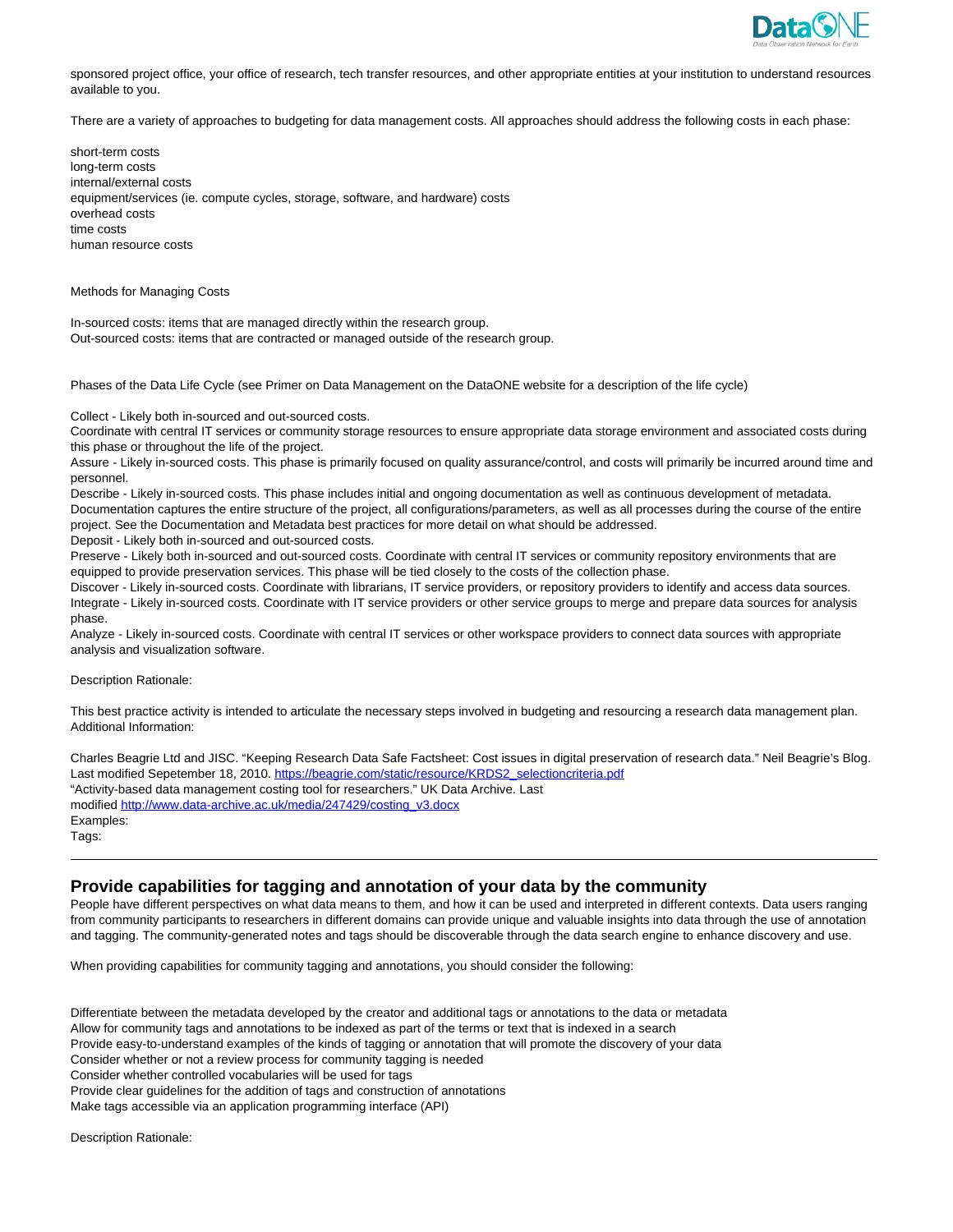

Others' perceptions and views of your dataset might differ; by providing the ability for the community to annotate your data, the data are more likely to be discovered by a broad range of potential users. Additional Information: Examples:

http://www.galaxyzoo.org/ http://www.myexperiment.org/ http://www.flickr.com/ http://www.youtube.com/ Tags:

### **Provide identifier for dataset used**

In order to ensure replicable data access:

Choose a broadly utilized Data Identification Standard based on specific user community practices or preferences

DOI OIDs ARKs LSIDs XRIs URNs/URIs/URLs UUIDs)

Consistently apply the standard Maintain the linkage Participate in implementing infrastructure for consistent access to the resources referenced by the Identifier

Description Rationale:

Digital objects should utilize a standard, stable identifier to access a specific data product to ensure data consistency among analyses that use the "same" data product. Additional Information:

ESIP Federation Preservation and Stewardship Cluster: http://wiki.esipfed.org/index.php/Preservation\_and\_Stewardship#Data\_Iden.. Examples: Tags:

#### **Provide version information for use and discovery**

Provide versions of data products with defined identifiers to enable discovery and use

Items to consider when versioning data products:

Develop definition of what constitutes a new version of the data, for example:

New processing algorithms Additions or removal of data points Time or date range Included parameters Data format Immutability of versions

Develop standard naming convention for versions with associated descriptive information Associate metadata with each version including the description of what differentiates this version from another version

Description Rationale:

Data products potentially change through time as they are developed using new or improved algorithms or based upon different source data. Providing versions with defined identifiers will enable users to determine the appropriate version of the data to use for their particular application and allow them to properly cite the data used in an analysis allowing others to replicate their work. Additional Information:

NASA Modis versioning using processing levels and collections:

https://lpdaac.usgs.gov/dataset\_discovery/modis/modis\_products\_table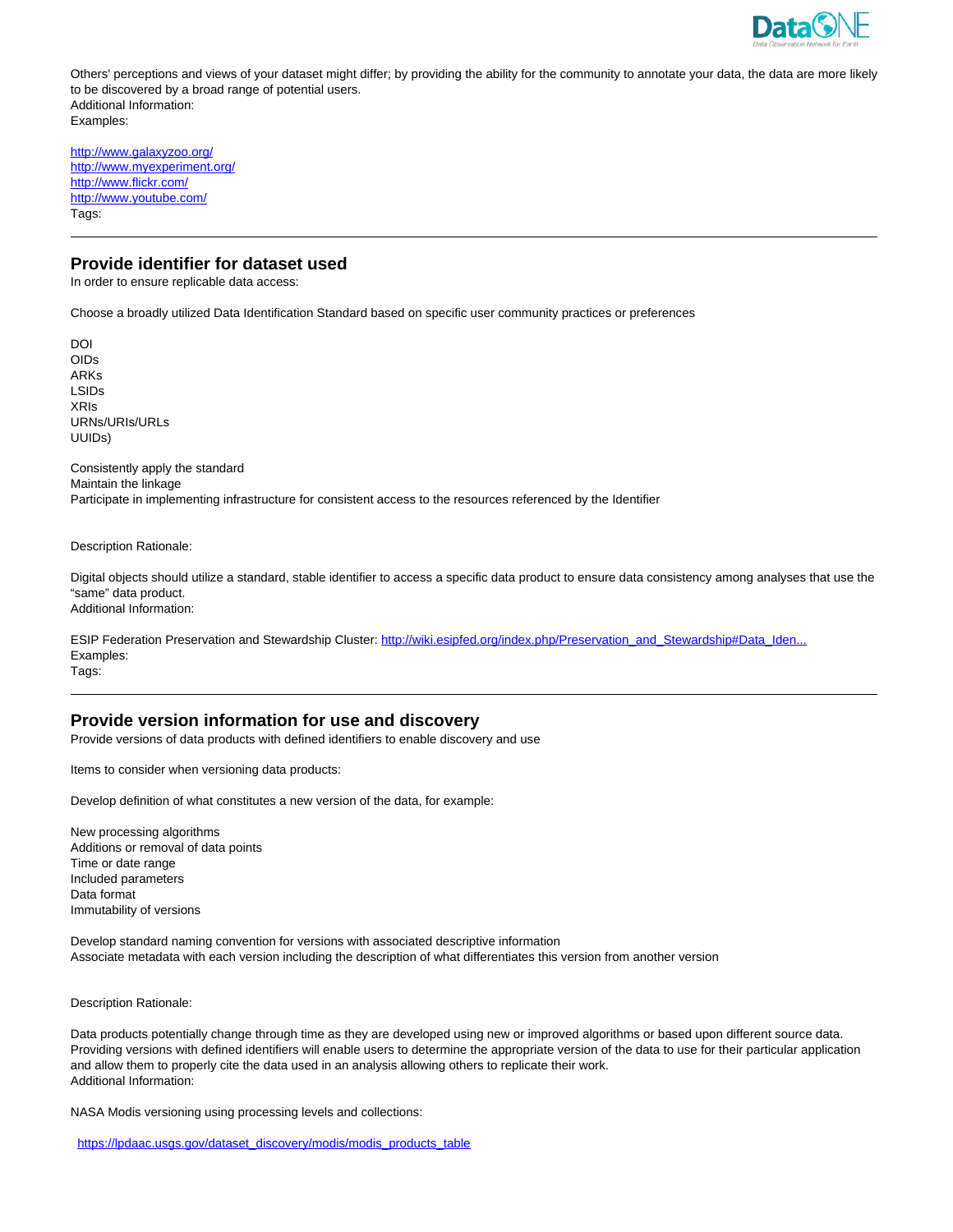

# **Recognize stakeholders in data ownership**

When creating the data management plan, review all who may have a stake in the data so future users of the data can easily track who may need to give permission. Possible stakeholders include but are not limited to:

Funding body Host institution for the project Home institution of contributing researchers Repository where the data are deposited

It is considered a matter of professional ethics to acknowledge the work of other scientists and provide appropriate citation and acknowledgment for subsequent distribution or publication of any work derived from stakeholder datasets. Data users are encouraged to consider consultation, collaboration, or co-authorship with original investigators. Description Rationale:

Researchers are more willing to share their data if they are receive appropriate recognition for their contributions, and project sponsors, host institutions, data repositories, and researchers' home institution may all have a stake in data ownership and require acknowledgment. Additional Information:

Eisenberg, Rebecca S. R. A. K. "Harnessing and Sharing the Benefits of State-Sponsored Research: Intellectual Property Rights and Data Sharing in California's Stem Cell Initiative." Berkeley Technology Law Journal. 21.3 (2006): 1187.

Evans, James. "Industry Collaboration, Scientific Sharing, and the Dissemination of Knowledge." Social Studies of Science. 40.5 (2010): 757-791. Examples:

Example of citation for a database: Gregory, S. 2016. Aquatic Vertebrate Population Study, Mack Creek, Andrews Experimental Forest, 1987 to Present. Long-Term Ecological Research. Forest Science Data Bank, Corvallis, OR. [Database]. Available: http://andlter.forestry.oregonstate.edu/data/abstract.aspx?dbcode=AS006 (14 May 2018). Tags:

# **Revisit data management plan throughout the project life cycle**

The plan will be created at the conceptual stage of the project. It should be considered a living document and a road map for the project, and should be closely followed. Any changes to the data management plan should be made deliberately, and the plan should be updated throughout the data life cycle.

Data management planning provides crucial guidance to all stages of the data life cycle. It provides continuity for operations within the research group. The data management plan will define roles for all project participants and workflows for data collection, quality assurance, description, and deposit for preservation and access. The data management plan is a tool to communicate requirements and restrictions to all members of the project team, including researchers, archivists, librarians, IT staff and repository managers. The plan governs the active research phase of the project life cycle and makes provisions for the hand-off to a repository for preservation and data delivery.

Funding agencies and institutions require data management plans for project funding and approval. Description Rationale:

The data generated by research is seen as an increasingly valuable research output, and careful planning is required to optimize future use and reuse.

Additional Information:

DataONE. Data Management Plans. https://www.dataone.org/data-management-planning

Inter-university Consortium for Political and Social Research. https://www.icpsr.umich.edu/icpsrweb/content/datamanagement/dmp/index.html

Rice University. Office of Sponsored Research. https://sparc.rice.edu/data-management

University of California, San Diego. Research Cyberinfrastructure. https://library.ucsd.edu/research-and-collections/data-curation/dmp-samp... Examples: Tags:

# **Separate data values from annotations**

A separate column should be used for data qualifiers, descriptions, and flags, otherwise there is the potential for problems to develop during analyses. Potential entries in the descriptor column:

Potential sources of error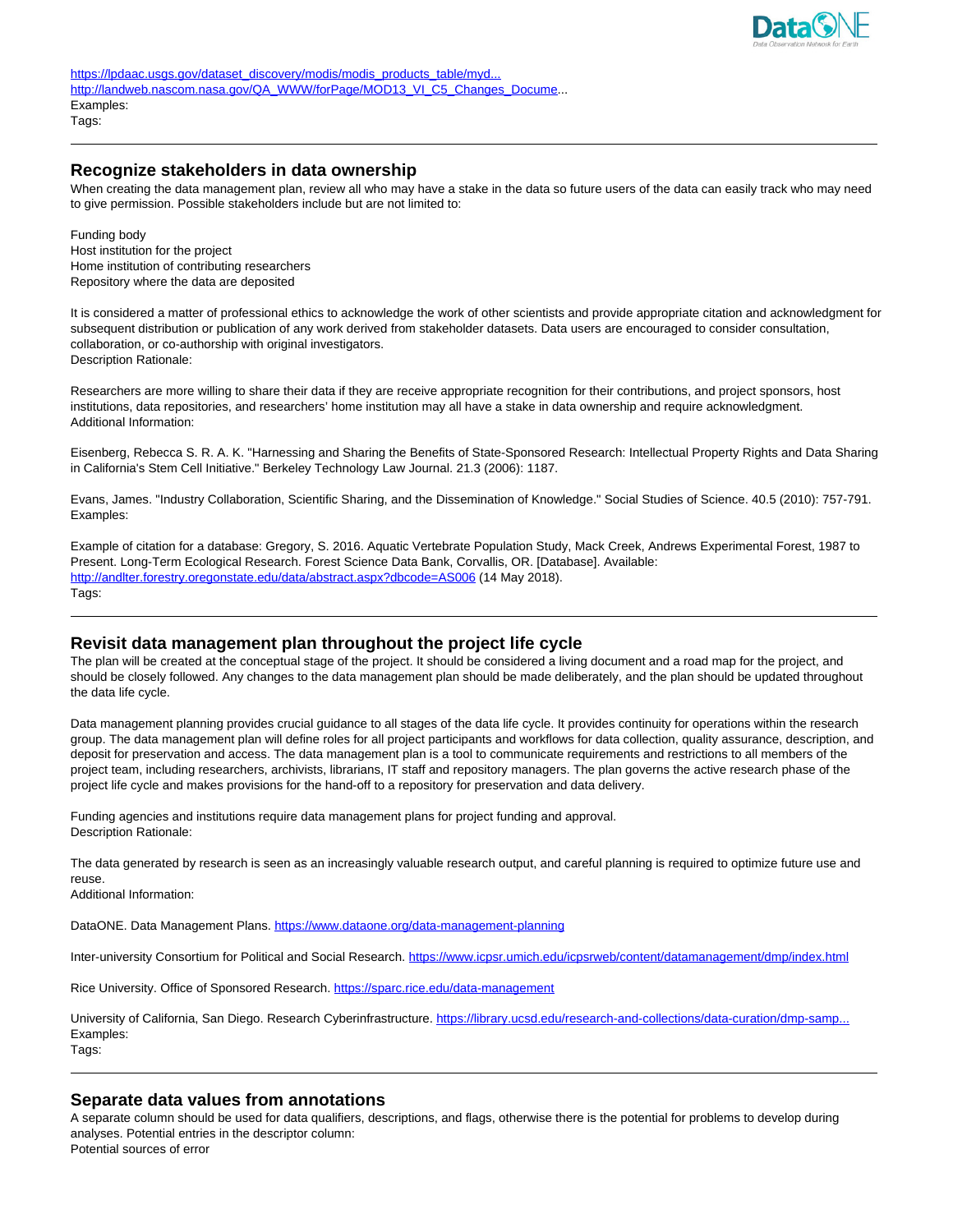

Missing value justification (e.g. sensor off line, human error, data rejected outside of range, data not recorded Flags for values outside of expected range, questionable etc.

Description Rationale:

Mixing numeric and textual data in one column will cause problems with analysis. Sometimes it is necessary to have both, the value and a qualifier. Additional Information:

Examples:

Tags: annotation, describe, documentation, flag, format, metadata

### **Sharing data: legal and policy considerations**

All research requires the sharing of information and data. The general philosophy is that data are freely and openly shared. However, funding organizations and institutions may require that their investigators cite the impact of their work, including shared data. By creating a usage rights statement and including it in data documentation, users of your data will be clear what the conditions of use are, and how to acknowledge the data source.

Include a statement describing the "usage rights" management, or reference a service that provides the information. Rights information encompasses Intellectual Property Rights (IPR), copyright, cost, or various Property Rights. For data, rights might include requirements for use, requirements for attribution, or other requirements the owner would like to impose. If there are no requirements for re-use, this should be stated.

Usage rights statements should include what are appropriate data uses, how to contact the data creators, and acknowledge the data source. Researchers should be aware of legal and policy considerations that affect the use and reuse of their data. It is important to provide the most comprehensive access possible with the fewest barriers or restrictions.

There are three primary areas that need to be addressed when producing sharable data:

Privacy and confidentiality: Adhere to your institution's policy

Copyright and intellectual property (IP): Data is not copyrightable. Ensure that you have the appropriate permissions when using data that has multiple owners or copyright layers. Keep in mind that information documenting the context of data collection may be under copyright. Licensing: Data can be licensed. The manner in which you license your data can determine its ability to be consumed by other scholars. For example the Creative Commons Zero License provides for very broad access.

If your data falls under any of the categories below there are additional considerations regarding sharing:

Rare, threatened or endangered species Cultural items returned to their country of origin Native American and Native Hawaiian human remains and objects Any research involving human subjects

If you use data from other sources, you should review your rights to use the data and be sure you have the appropriate licenses and permissions. Description Rationale:

When sharing data, or using data shared by others, researchers should be aware of any policies that might affect the use of the data. Including a usage rights statement makes clear to data repository users what the conditions of use are, and how to acknowledge the data source. Additional Information:

ICPSR Confidentiality Review

17 U.S.C. Sec. 102

Feist Publications, Inc v. Rural Telephone Service Co., Inc., 499 U.S. 340, 245 (1991)

NIH Data Sharing Policy

University of Virginia Library's Data Rights and Responsibilities Guidance

LTER Data Policy Examples:

Copyright 2001 Regents of the University of California Santa Barbara. Free for use by all individuals provided that the owners are acknowledged in any use or publication. Tags:

### **Store data with appropriate precision**

Data should not be entered with higher precision than they were collected in (e.g if a device collects data to 2dp, an Excel file should not present it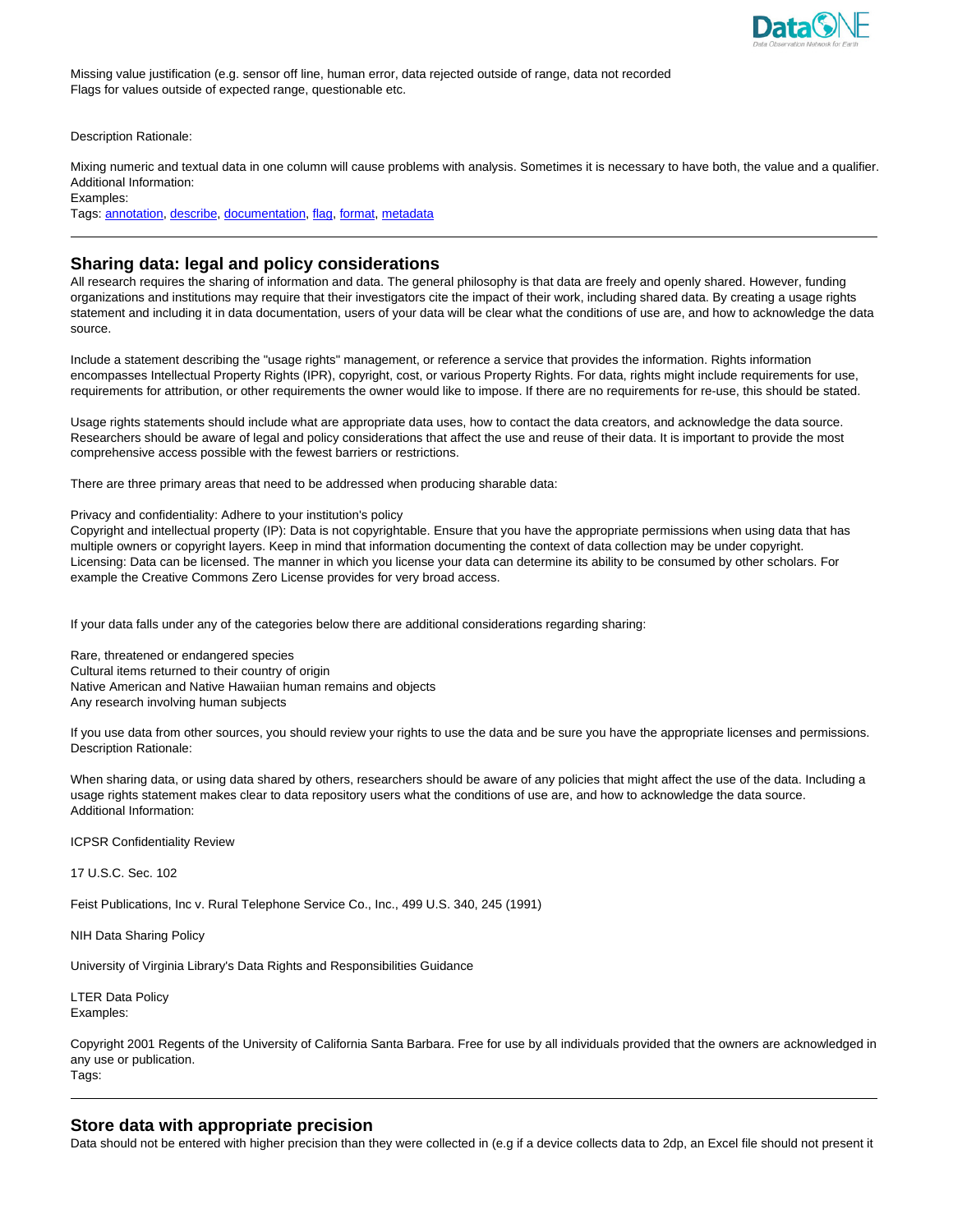

to 5 dp). If the system stores data in higher precision, care needs to be taken when exporting to ASCII. E.g. calculation in excel will be done to the highest possible precision of the system, which is not related to the precision of the original data. Description Rationale: Additional Information: Examples:

Tags: analyze, measurement, preserve, storage

### **Understand the geospatial parameters of multiple data sources**

Understand the input geospatial data parameters, including scale, map projection, geographic datum, and resolution, when integrating data from multiple sources. Care should be taken to ensure that the geospatial parameters of the source datasets can be legitimately combined. If working with raster data, consider the data type of the raster cell values as well as if the raster data represent discrete or continuous values. If working with vector data, consider feature representation (e.g., points, polygons, lines). It may be necessary to re-project your source data into one common projection appropriate to your intended analysis. Data product quality degradation or loss of data product utility can result when combining geospatial data that contain incompatible geospatial parameters. Spatial analysis of a dataset created from combining data having considerably different scales or map projections may result in erroneous results.

Document the geospatial parameters of any output dataset derived from combining multiple data products. Include this information in the final data product's metadata as part of the product's provenance or origin. Description Rationale:

Awareness and proper use of geospatial data parameters can affect the ability to interpret or produce sound analysis results. Additional Information:

Burley, T.E., and Peine, J.D., 2009' NBII-SAIN Data Management Toolikit, U.S. Geological Survey Open-File Report 2009-1170, 96p. Available from: http://pubs.usgs.gov/of/2009/1170/ Examples:

Combining geospatial data created at a 1:24,000 scale with data that were created at a 1:100,000 scale results in data that are only as accurate as the least accurate input (essentially resolution is lost). Combining geospatial data that have considerably differing map projections can also result in spatial errors and potentially erroneous results. Combining raster data with a 10m resolution with raster data that have a 100m resolution will result in data that are only as accurate as the least accurate input (essentially resolution is lost). Tags: analyze, documentation, geography, geospatial, integrate, metadata, provenance

**Use appropriate field delimiters**

Delimit the columns within a data table using commas or tabs; these are listed in order of preference. Semicolons are used in many systems as line end delimiters and may cause problems if data are imported into those systems (e.g. SAS, PHP scripts). Avoid delimiters that also occur in the data fields. If this cannot be avoided, enclose data fields that also contain a delimiter in single or double quotes.

An example of a consistently delimited data file with a header row:

Date, Avg Temperature, Precipitation 01Jan2010, 32.3, 0.0 02Jan2010, 34.1, 0.5 03Jan2010, 31.4, 2.5 04Jan2010, 33.2, 0.0 Description Rationale:

Consistent use of preferred field delimiters (e.g., comma separated variables) enables data tables to be easily incorporated into analytical and other software programs and ensures that the data content and structure are preserved. Additional Information:

Best Practices for Preparing Environmental Data Sets to Share and Archive, (formerly Cook et al., 2001) Updated by L. A. Hook, T. W. Beaty, S. Santhana-Vannan, L. Baskaran, and R. B. Cook. June 2007. http://daac.ornl.gov/PI/bestprac.html Examples:

Tags: access, collect, describe, format

### **Use consistent codes**

Be consistent in the use of codes to indicate categorical variables, for example species names, sites, or land cover types. Codes should always be the same within one data set Pay particular attention to spelling and case; most frequent problems are with abbreviations for species names and sites.

Consistent codes can be achieved most easily by defining standard categorical variables (codes) and using drop down lists (excel, database). Frequently a code is needed for 'none of the above' or 'unknown' or 'other' to avoid imprecise code assignment. Description Rationale:

Inconsistencies in coding schemes can create confusion on the part of data users. For example, a typical user might not understand why "T",